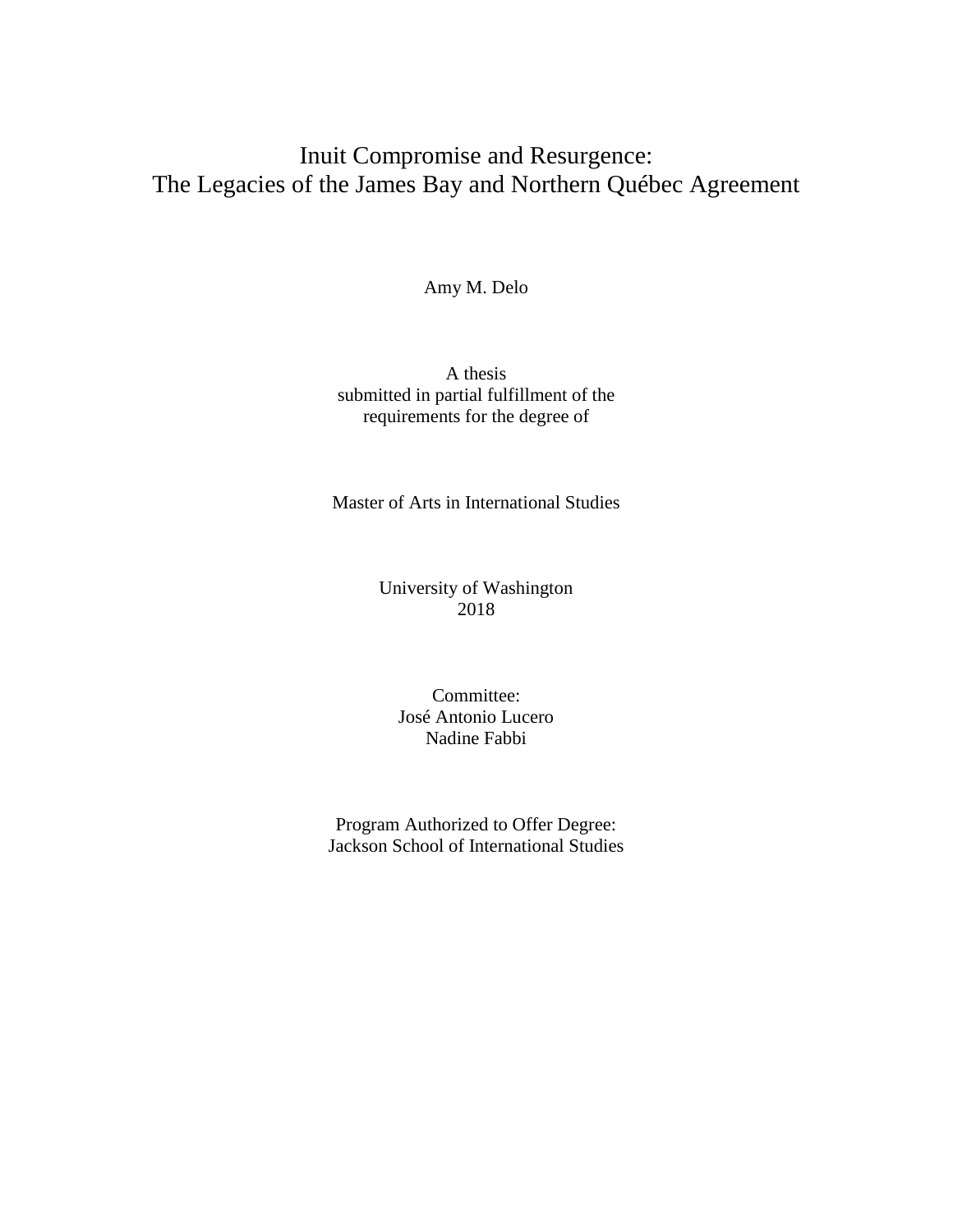©Copyright 2018 Amy M. Delo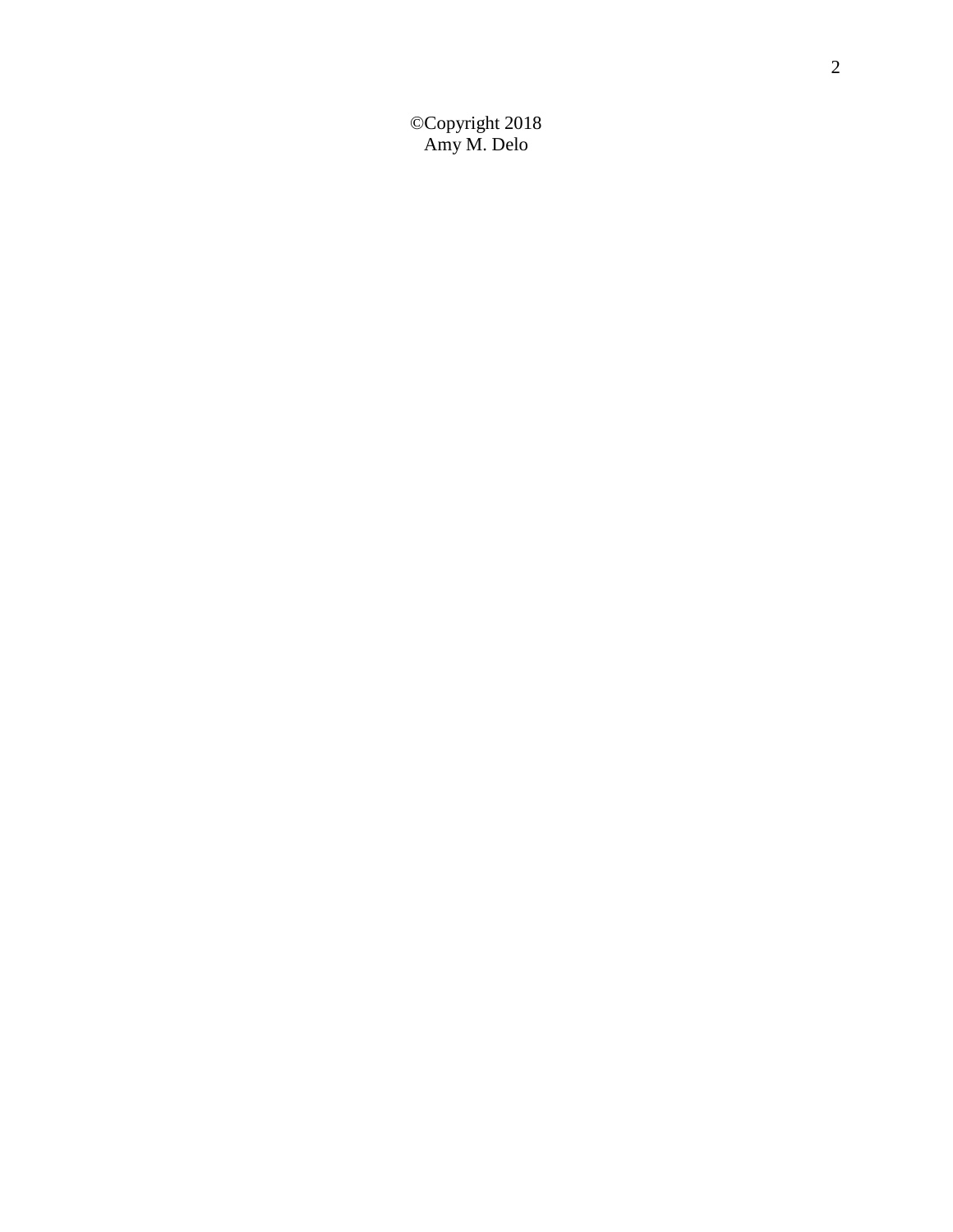University of Washington

Abstract

### Inuit Compromise and Resurgence: The Legacies of the James Bay and Northern Québec Agreement

Amy M. Delo

Chair of the Supervisory Committee: José Antonio Lucero Jackson School of International Studies

Tension between Anglophone and Francophone Canadians is well documented, and these disparate parts have been infamously dubbed the "two solitudes." However, there is another, often ignored solitude - the Indigenous population of Canada. When construction began on the James Bay Hydroelectric facility in the early 70s, the Inuit and Cree of Northern Québec allied to take the provincial government to court for failing to properly consult them before undertaking this project on Indigenous lands. The James Bay and Northern Québec Agreement (JBNQA) was reached in 1975. This is arguably the first modern land claims agreement in Canadian history and is often considered one of the most successful agreements for Indigenous peoples in terms of monetary compensation. For the Inuit of Northern Québec (the Nunavimmiut), this agreement resulted in \$90 million in compensation as well as provisions for hunting and fishing rights, and the creation of governance institutions for the Nunavimmiut including the establishment of the Makivik Corporation and the Kativik Regional Government.

While these were remarkable achievements for the Inuit negotiation team, the JBNQA has a nuanced legacy. Even today, over 40 years after the signing of the JBNQA, there is still tension and dissatisfaction among Inuit communities over the results of this agreement. How can we explain the paradoxical status of the JBNQA as both a success and a disappointment in the eyes of the Nunavimmiut? How can we better understand the disagreement surrounding the legacy of the JBNQA and the tensions that continue to exist today over this agreement? This paper argues that examining the James Bay and Northern Québec Agreement through a framework of settler colonialism and resurgence explains these seemingly contradictory legacies.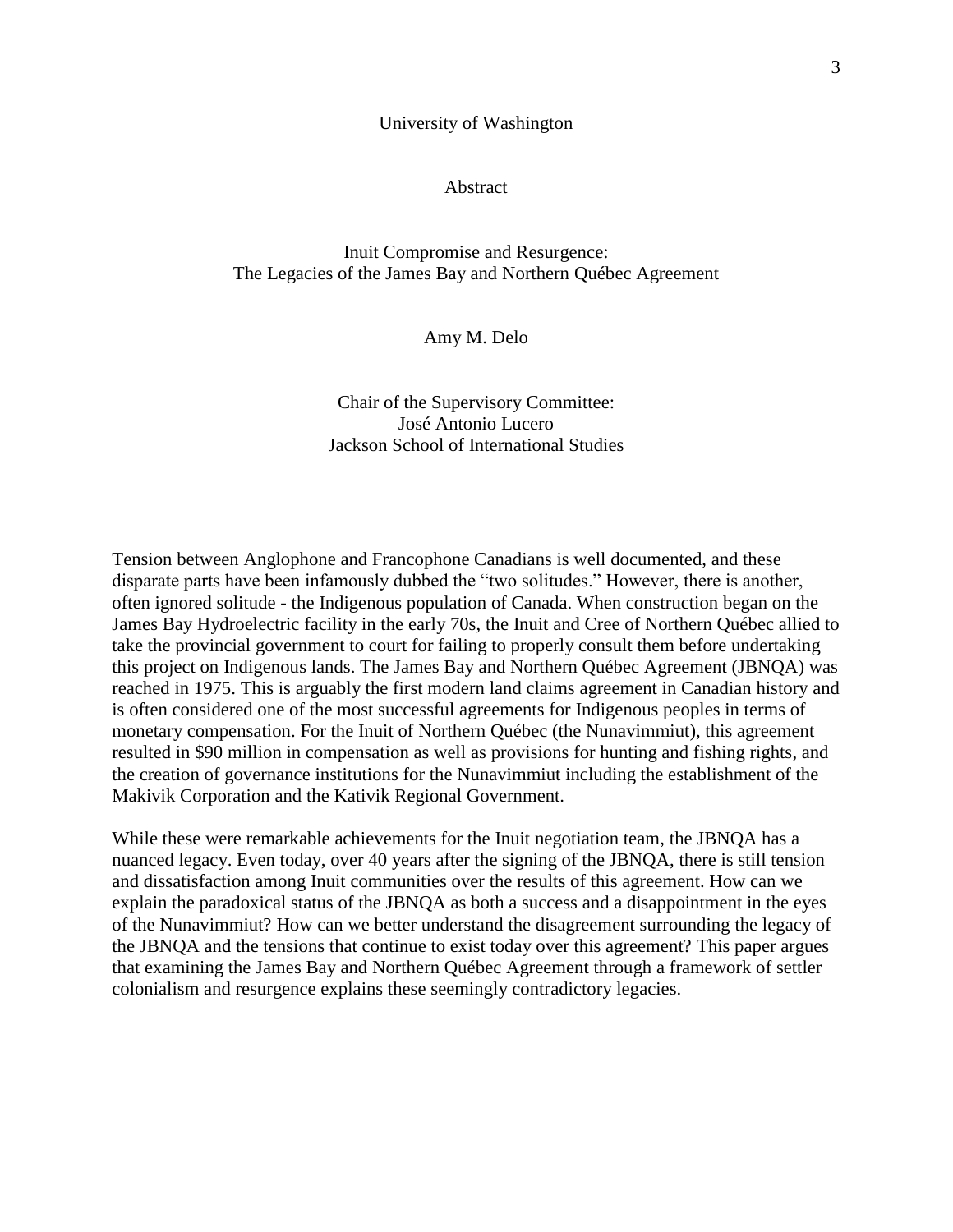## **Introduction**

 $\overline{a}$ 

In April 1971 Robert Bourassa, Premier of Québec at the time, announced that the province was about to embark on "the project of the century." Bourassa and the Liberal Party had won the 1970 election on a platform of economic renewal, centered around the expansion of the provincially-owned hydroelectric company, Hydro-Québec. He planned to capitalize on the immense natural resources of northern Québec in order to spur economic and social development to benefit the francophone Québécois.<sup>1</sup>

At the time, well-paying jobs were desperately needed for the Québécois. After years of economic, political, and cultural marginalization, the Québécois rose up in the 1960s to demand equality. This time period, known as the Quiet Revolution, ushered in a new era centered around a philosophy of modernization, secularization and urbanization in Québec. Bourassa's promise to develop the hydroelectric industry in the North was compelling to the Québécois because economic independence would help ensure the survival of French language and culture.<sup>2</sup> With a stable economic backing from Hydro-Québec, the Québécois were able to "force English Canada to take notice" of and respect their distinct cultural identity.<sup>3</sup> The Quiet Revolution inspired the Québécois to rise up and protest their domination by the Anglophone minority in the province and seize political power.

However, in order to retain this newfound political power, the Liberal Party needed to fulfill their promises to lead Québec into the future. One way they did this was through provincializing the hydroelectric industry. As a crown corporation, Hydro-Québec is a state-

<sup>&</sup>lt;sup>1</sup> This term is used in different ways by different scholars. I will use it to mean Francophones who live in Québec. English speakers I will refer to as Anglophone Québeckers

<sup>2</sup> Charles Taylor. *Reconciling the Solitudes: Essays on Canadian Federalism and Nationalism.*  (Montreal: McGill-Queen's University Press, 1993), 167.

<sup>3</sup> Kenneth McRoberts *Misconceiving Canada: The Struggle for National Unity*. (Toronto: Oxford University Press, 1997), 33.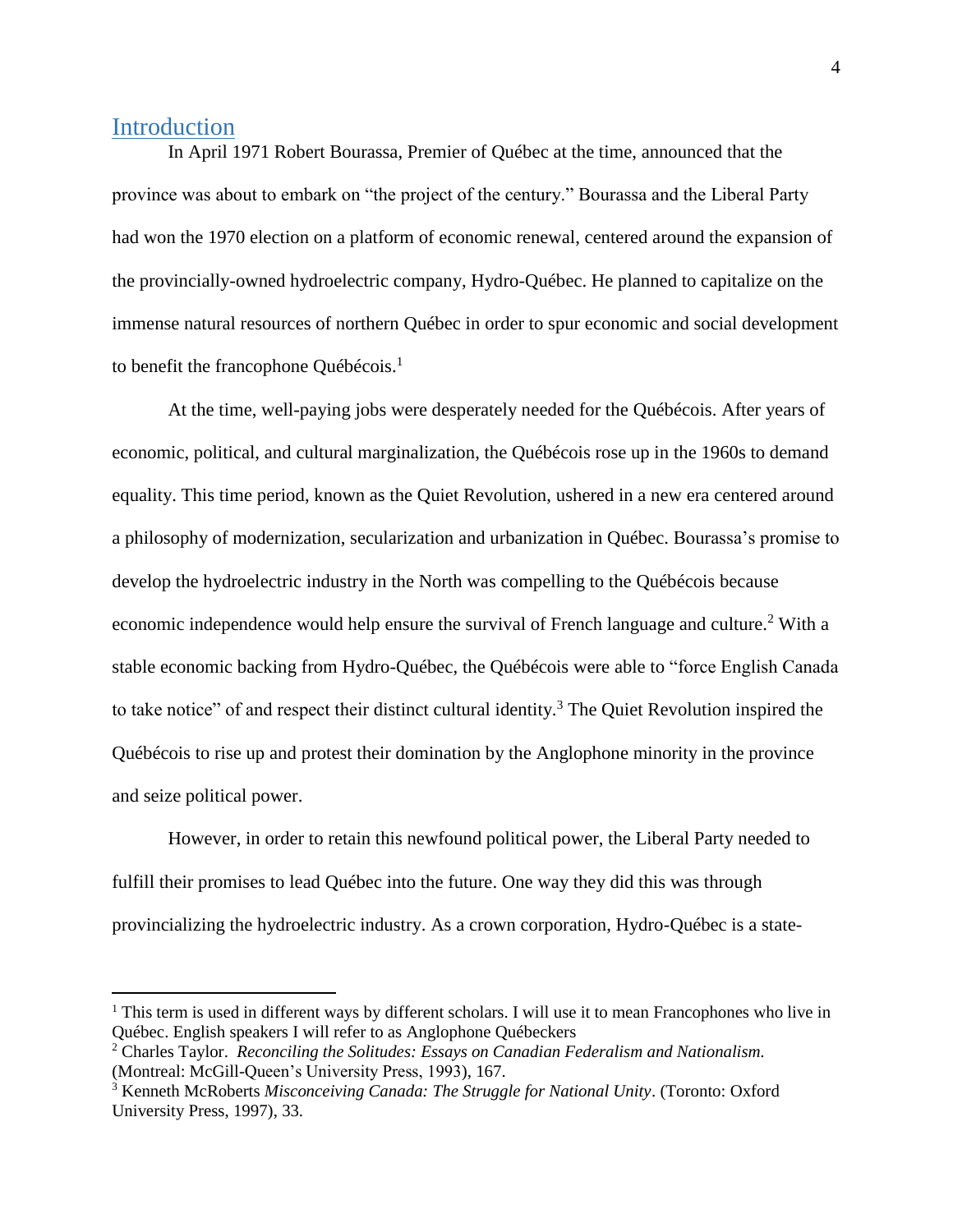owned monopoly where profits are disbursed to the government of Québec, rather than to private shareholders. The benefits of creating new hydroelectric facilities was twofold; it created employment opportunities, in French, for those who had previously only had the opportunity to hold low-paying and low-skilled jobs thus creating a francophone middle class, and it also capitalized on the natural resources of northern Québec to earn income from the sale of hydroelectric energy. Hydro-Québec became the "symbol of technological and economic renaissance for French Canadians" during the Quiet Revolution. <sup>4</sup>

The "project of the century"<sup>5</sup> that Bourassa promised was the hydroelectric facility near James Bay. The multi-million-dollar James Bay project would create over 100,000 new jobs for Québécois and, as Québec's largest hydro facility, the electrical production would greatly aid in gaining economic independence from Anglophone Canada. The Liberal Party though this project would allow the Québécois to truly become "*maîtres chez nous*." 6

This would have been a great plan, had this land not already been spoken for. The land that Hydro-Québec proposed to build their new facility on had been consistently inhabited by the Inuit of Québec for millennia. Additionally, the re-routing of rivers and flooding from the dam would have significant impacts on the traditional Inuit hunting and trapping lines. Although the majority of construction was to be done on Cree land, two rivers on Inuit land- the Great Whale and Caniapiscau would be dammed and diverted, greatly affecting Inuit trapping, hunting, and fishing.<sup>7</sup> Hydro-Québec began construction on the James Bay facility without any prior

<sup>4</sup> Roland Parteneau, *Hydro-Québec: Les relations entre l'état et son entreprise* (Ottawa: Economic Council of Canada, 1986), 1.

<sup>5</sup> Sam Evans-Brown and Hannah McCarthy, "Episode 2: The Project of the Century," *Powerline*, (Concord: New Hampshire Public Radio), 16:50.

<sup>6</sup> Translates to "Masters of our own house." This was the slogan that Jean Lesage and the Liberal party campaigned on in 1960 and later became the slogan of Hydro-Québec

<sup>7</sup> Zebedee Nungak, *Wrestling with Colonialism on Steroids: Québec Inuit Fight for Their Homeland*, (Montreal: Véhicule Press, 2017), 52.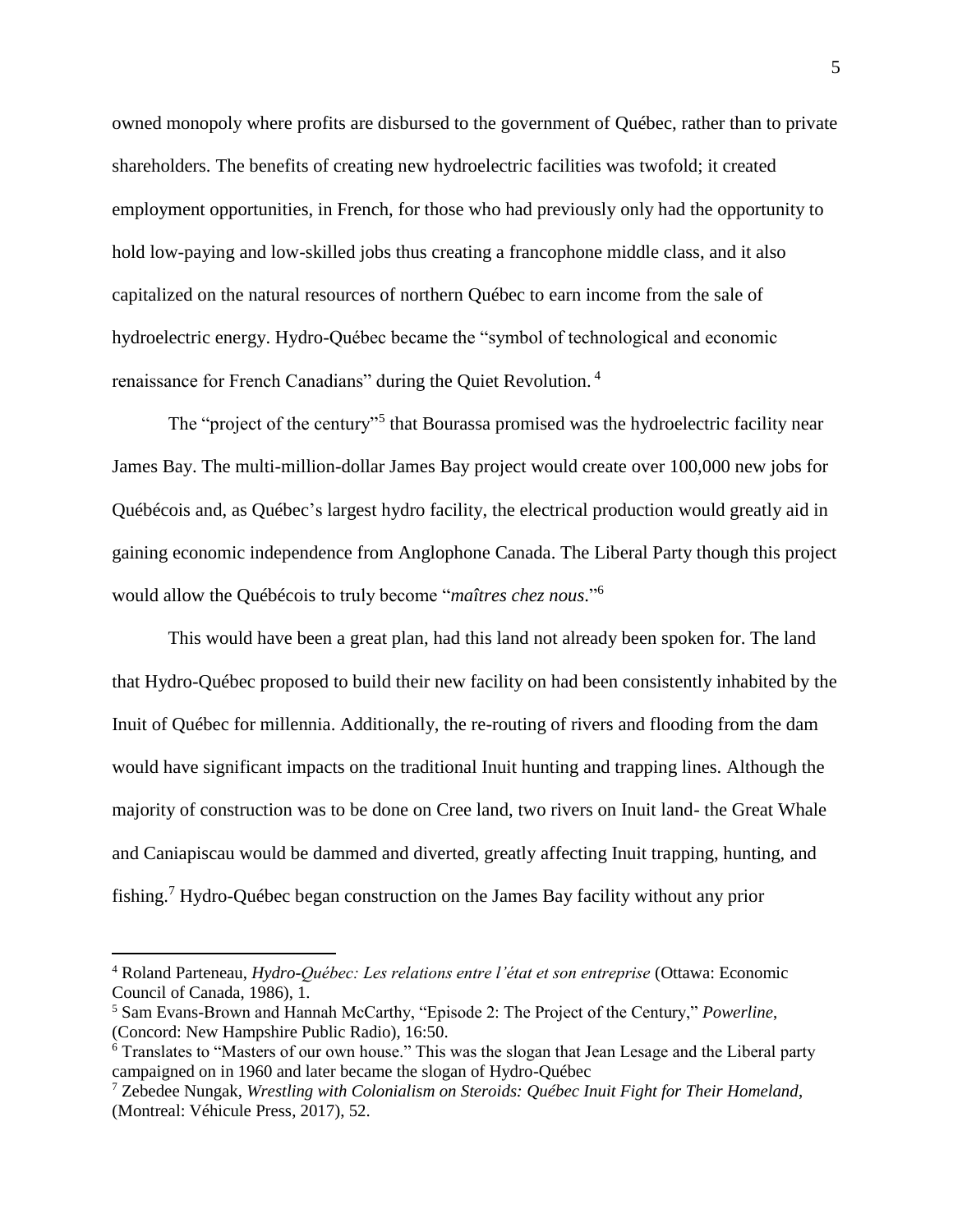consultation with the Aboriginal communities who would be affected by the project $8$ . The Aboriginal communities were frustrated that their voices had not been heard and that their land, which had never been ceded in any treaty or lost possession of in any war, was being developed on without their consent. 9

In 1972 the Cree and Inuit allied to apply for an injunction to stop the project in Québec's Superior Court. Indigenous resistance to the James Bay Project coincided with numerous other projects of Indigenous activism during the 1970s. The White Paper of 1969<sup>10</sup> and the subsequent movement to oppose it, the Alaska Native Claims Settlement Act of 1971, the Nisga'a Land Claims agreement, and the *Calder Decision* of 1973 were all contemporary Indigenous political movements.<sup>11</sup> These events were not happening in isolation of each other. Instead, these Indigenous movements were in dialogue with each other and sharing strategies. The Inuit and Cree of Northern Québec were aware of the work of other Indigenous peoples and learned lessons from these other legal battles, and in turn the James Bay negotiations have guided other Indigenous peoples in their fight to have Aboriginal rights respected.

In 1973, after hearing hundreds of personal testimonies about the impacts the James Bay project would have on Cree and Inuit communities, Judge Albert Malouf ruled in favor of the Aboriginal communities. This historic ruling halted all work on the James Bay project until an agreement had been reached between the Cree, Inuit and the government of Québec concerning the James Bay facility.

<sup>8</sup> Evans-Brown & McCarthy, "Episode 2: The Project of the Century," 17:14.

<sup>9</sup> Ibid," 8:26.

<sup>10</sup> Also known as the *Statement of the Government of Canada on Indian Policy*, this proposal suggested removing all political distinctions between Indigenous and non-Indigenous peoples in Canada. Was met with heavy indigenous opposition that sparked protests until it was withdrawn in 1975.

<sup>11</sup> Glen Sean Coulthard. *Red Skin, White Masks: Rejecting the Colonial Politics of Recognition*. (Minneapolis: University of Minnesota Press, 2014), 4.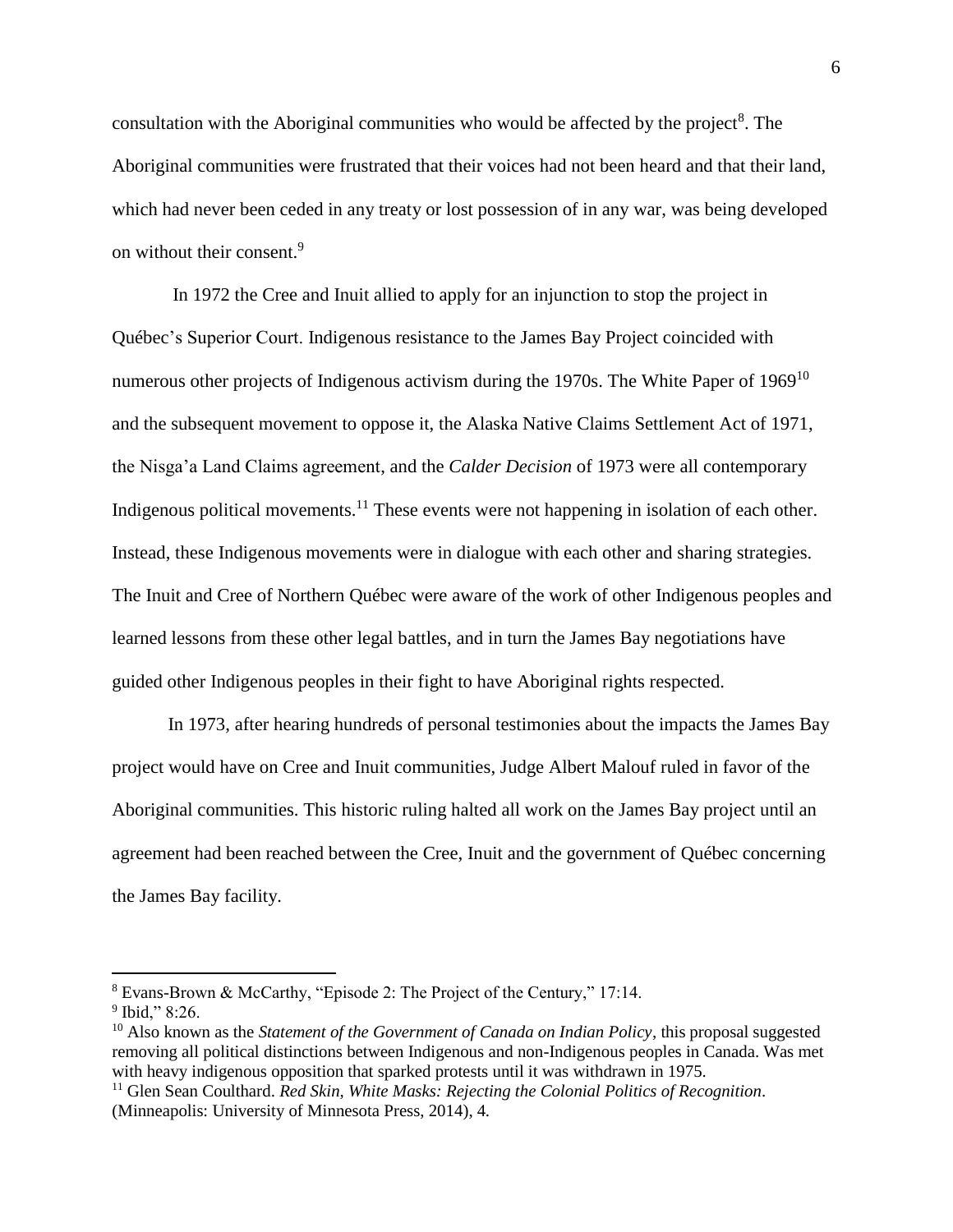Although the decision was overturned six days later by the Québec Court of Appeals and construction resumed on the James Bay facility, this was still a monumental decision. The Malouf decision signified one of the first times that Canada "acknowledged that the (Aboriginal peoples) had some sort of right to the land even hundreds of years after white settlers had moved in."<sup>12</sup> Judge Malouf's order to negotiate a compromise remained and the Cree, Inuit, and the Government of Québec then undertook the two-year process of negotiating the James Bay and Northern Québec Agreement (JBNQA).

The final version of the JBNQA was reached in 1975. This was arguably the first modern land-claims agreement in Canada, and was one of the most successful agreements for Indigenous peoples. The agreement included the terms of development for the James Bay Hydroelectric Facility as well as provisions for land categorization, hunting and fishing rights, and accessing social services. It also established governance institutions for each nation including a school board, a regional government, and an economic association to manage the \$225 million to be disbursed over the course of 20 years.<sup>13</sup> In Nunavik, the Makivik Corporation was established to manage the agreement funds for the benefit of all Nunavimmiut<sup>14</sup> and the Kativik Regional Government was created to provide local governance for Nunavik.

In terms of monetary compensation and the legal precedent it set, the JBNQA is an extremely successful land-claims agreement. However, as with all negotiations, compromises had to be made. The Inuit negotiators had to give up on some of their demands, in order to come to an agreement amenable to both them and the government of Québec. This caused tensions among the Nunavimmiut, with two Inuit communities even withdrawing from negotiations and

<sup>&</sup>lt;sup>12</sup> Evans-Brown & McCarthy, "Episode 2: The Project of the Century," 21:23.

<sup>&</sup>lt;sup>13</sup> \$90 million to the Inuit, \$135 million to the Cree.

<sup>&</sup>lt;sup>14</sup> Makivik Corporation, "JBNQA," [http://www.makivik.org/corporate/history/jbnqa/.](http://www.makivik.org/corporate/history/jbnqa/)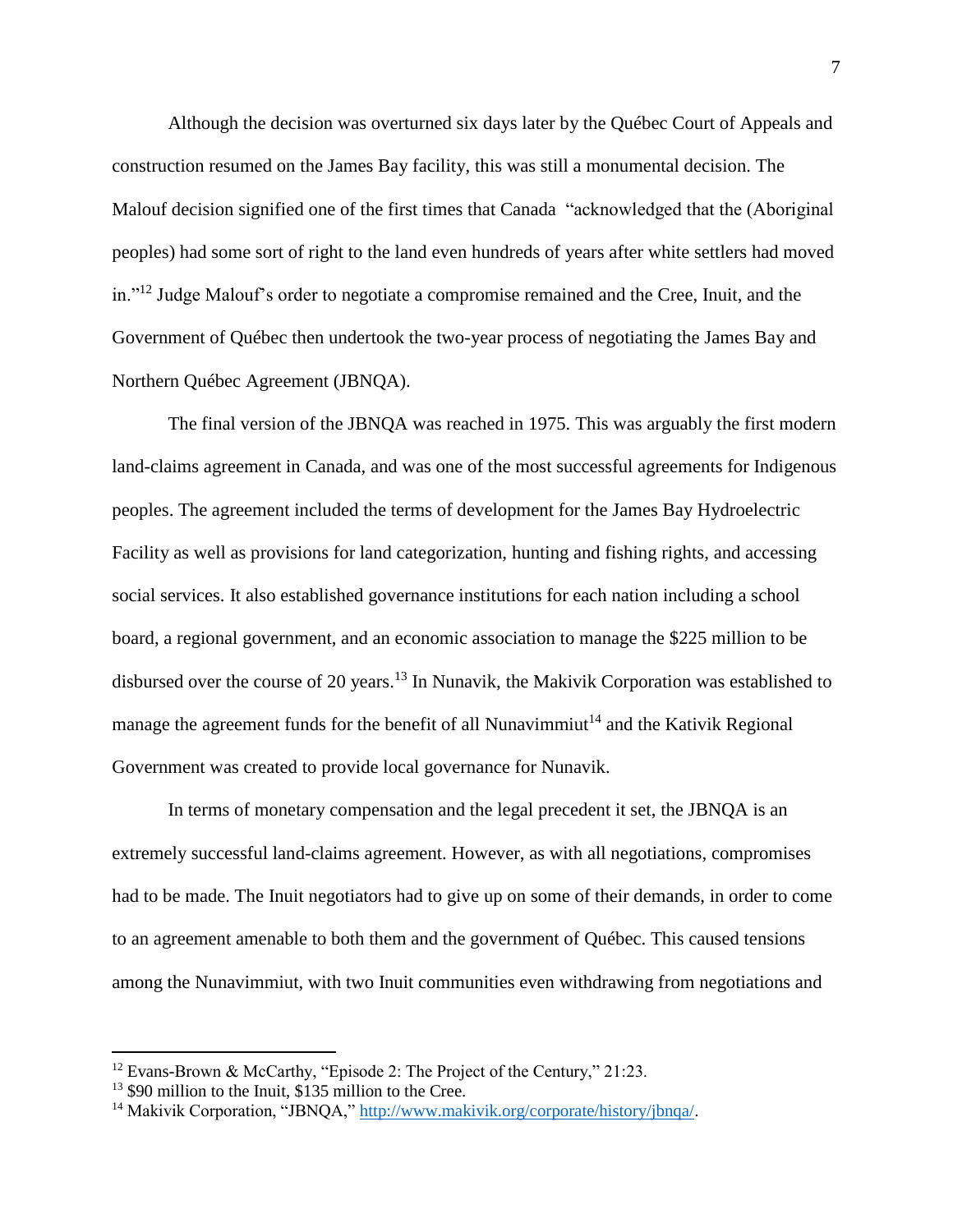refusing to sign the final version of the agreement. More than 40 years later, dissatisfaction still lingers over the agreement and what was given up in order to get any agreement

The JBNQA has a nuanced legacy. How can we explain its paradoxical status as both a success and a disappointment in the eyes of the Nunavimmiut? How can we better understand the disagreement surrounding the legacy of the JBNQA and the tensions that continue to exist today over this agreement?

The simultaneous success and failure of the JBNQA can be explained through the lens of settler colonialism. Settler colonialism is a form of colonial domination that facilitates the systematic dispossession of land and self-determining authority from Indigenous peoples. Analytically, settler colonialism directs our attention toward efforts to eliminate the Native and questions whether seemingly altruistic acts are actually premised on the logic of elimination or assimilation.<sup>15</sup> This framework allows us to explain how the JBNQA is both a success and a failure, an experience of satisfaction and of dissatisfaction, a perpetuation of colonization and a form of resistance against it.

On the one hand, dissatisfaction over the JBNQA exists among the Inuit communities of Nunavik because it was negotiated within the context of a settler colonial society. Settler colonialism makes it so that any land-claims agreements undertaken by Indigenous peoples are essentially entered into under duress,<sup>16</sup> therefore it makes sense that Indigenous communities are dissatisfied with the results. Land claims agreements are an attempt at recognition for Indigenous communities bestowed by the dominant power in the relationship and thus perpetuation of the settler-colonial system. Because of the asymmetrical power structure surrounding these

<sup>15</sup> Patrick Wolfe, "Settler Colonialism and the Elimination of the Native," *Journal of Genocide Research* 8, no. 4 (2006), 401.

<sup>&</sup>lt;sup>16</sup> Evans-Brown & McCarthy "Episode 2: Masters in our Own House" 24:44.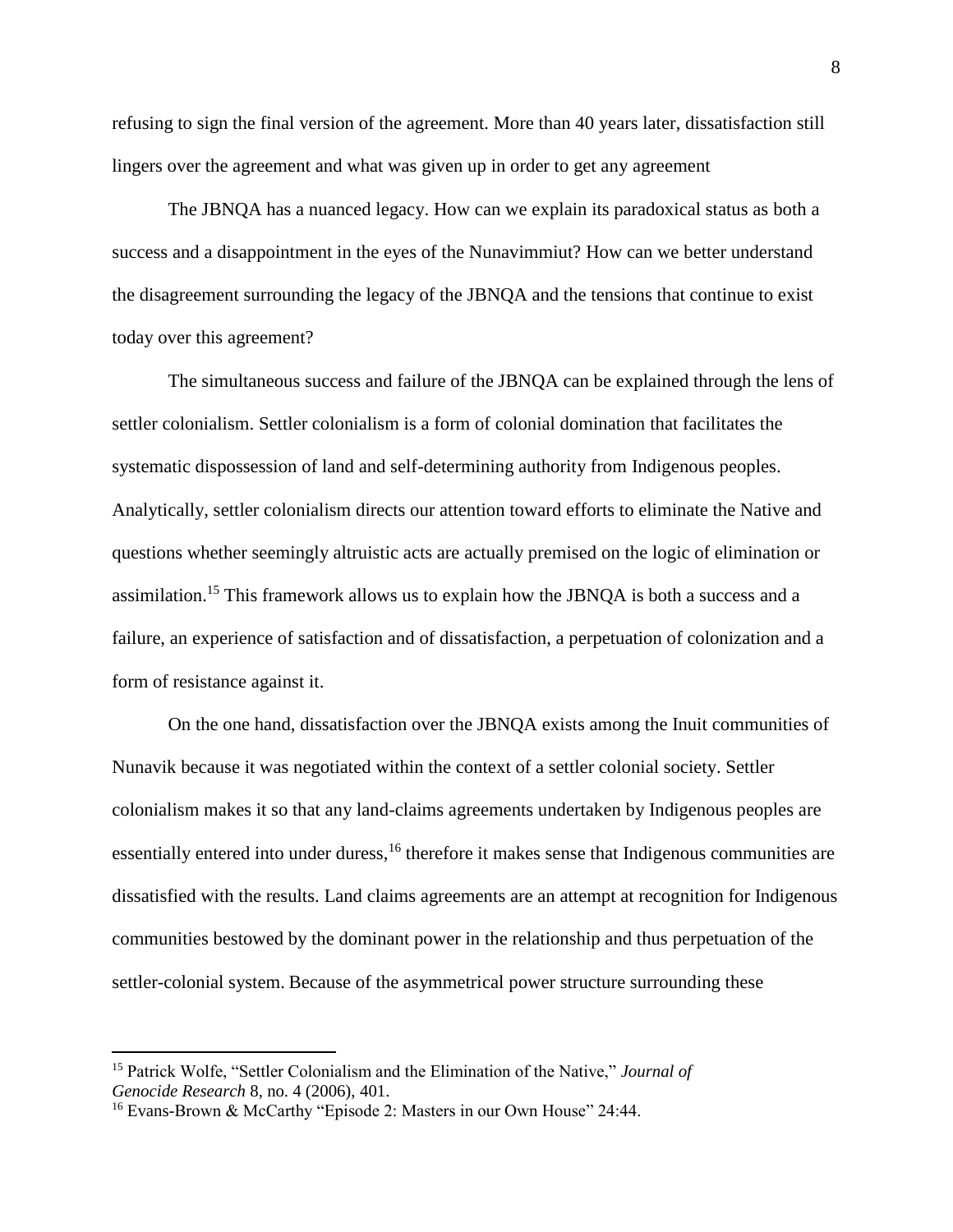negotiations, the Inuit did not, and never would have had the chance to, receive a fair deal. The JBNQA and the Inuit organizations that were established as a result of it mirror the settlercolonial structure.

On the other hand, there are also positive Inuit perspectives surrounding the James Bay and Northern Québec Agreement because this agreement marked a turning point in Inuit politics. It was one of the first times that Indigenous voices were taken seriously in a legal framework in Canada and changed the way that land claims agreements were undertaken in the whole of Canada.<sup>17</sup> Furthermore, the negotiation of the JBNQA can be seen as a form of resistance. Québécois officials would have much preferred if the Inuit and Cree had not resisted, and simply let them build the James Bay Hydro plant without any push back. However, the Inuit mobilized to file an injunction against the government of Québec, forcing it to negotiate an agreement.

This paper will explain the results of the James Bay and Northern Québec Agreement by using theories of settler colonialism and resistance to describe the existence of both positive and negative legacies. The experience of the Nunavimmiut with the JBNQA serves as a case study for highlighting the challenges that subaltern groups face when entering into negotiations and agreements with settler-colonial states.

## Theoretical Framework: Settler Colonialism and Resurgence

The experience of colonization in Canada was and is one of settler colonialism. Settlercolonial societies, like Canada, systematically disposes their Indigenous peoples of their lands and rights in order for the settler population to establish dominance over that territory. Glen Sean Coulthard, a professor of Indigenous Studies at the University of British Columbia and member of the Yellowknives Dene First Nation, describes settler colonialism as "a set of hierarchical

<sup>&</sup>lt;sup>17</sup> Evans Brown & McCarthy "Episode 2: Masters in our Own House" 13:40.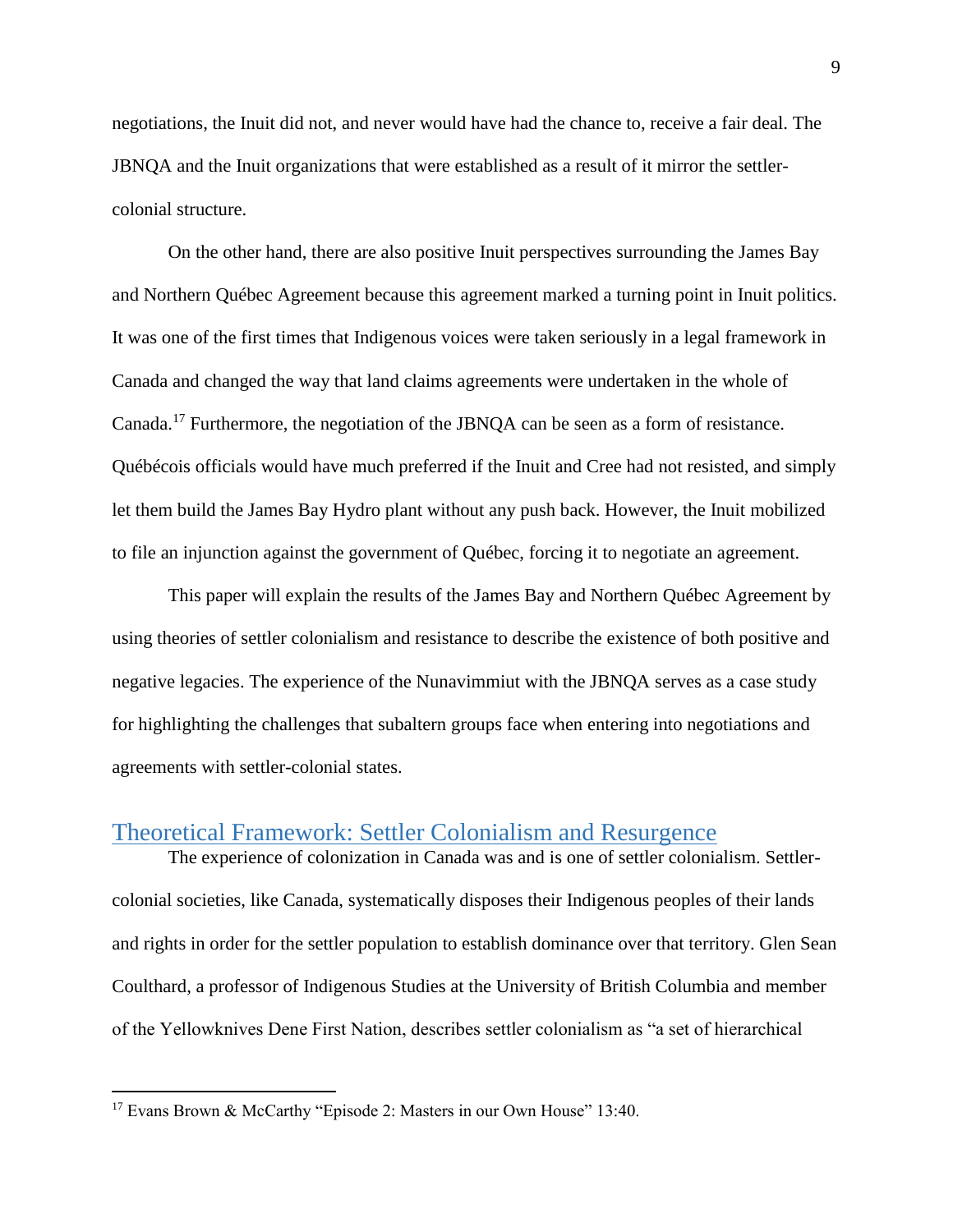social relations that continue to facilitate the dispossession of Indigenous peoples lands and selfdetermining authority."<sup>18</sup> This is distinct from colonialism, where the purpose is to exploit an Indigenous population and profit from their labor.<sup>19</sup> Settler colonialism is primarily concerned with acquiring land. In order to claim this land as their own, the settler-colonizers must displace the Indigenous populations who were previously occupying it.<sup>20</sup> This is why settler-colonialism can be considered " an inclusive, land-centered project… with a view to eliminating Indigenous societies."<sup>21</sup> This elimination may be done through a variety of tactics, such as forced removal, extermination, or assimilation.<sup>22</sup>

Rather than an event, settler colonialism should be considered a structure.<sup>23</sup> This is because settler colonialism is not a thing of the past with a clear end date, but is a continuous process which has been incorporated into the very structure of the Canadian state. Settler colonialism's desire for land is insatiable.<sup>24</sup> Allowed to play out without interference, settler colonialism would continue to dispossess Indigenous populations of their land until they are completely eliminated from the desired territory. Then to cover their tracks, settler societies eliminate the Indigenous populations, so that the casual observer cannot even see the domination that has wreaked havoc on Indigenous populations. Think, for example, of slums in South Africa or native reservations in the United States. They are kept out of view from the general public, so that the population is virtually ignorant (or complicit in forgetting) the dominance which has been exerted over Indigenous peoples.

<sup>18</sup> Coulthard (2014), 7.

<sup>19</sup> Lorenzo Veracini, "Introducing Settler Colonial Studies," *Settler Colonial Studies*, 1 no.1 (2011), 3  $20$  Wolfe, 402. Veracini, 3.

<sup>21</sup> Ibid, 393.

<sup>22</sup> Ibid, 401.

<sup>23</sup> Ibid, 388.

 $24$  Ibid, 395.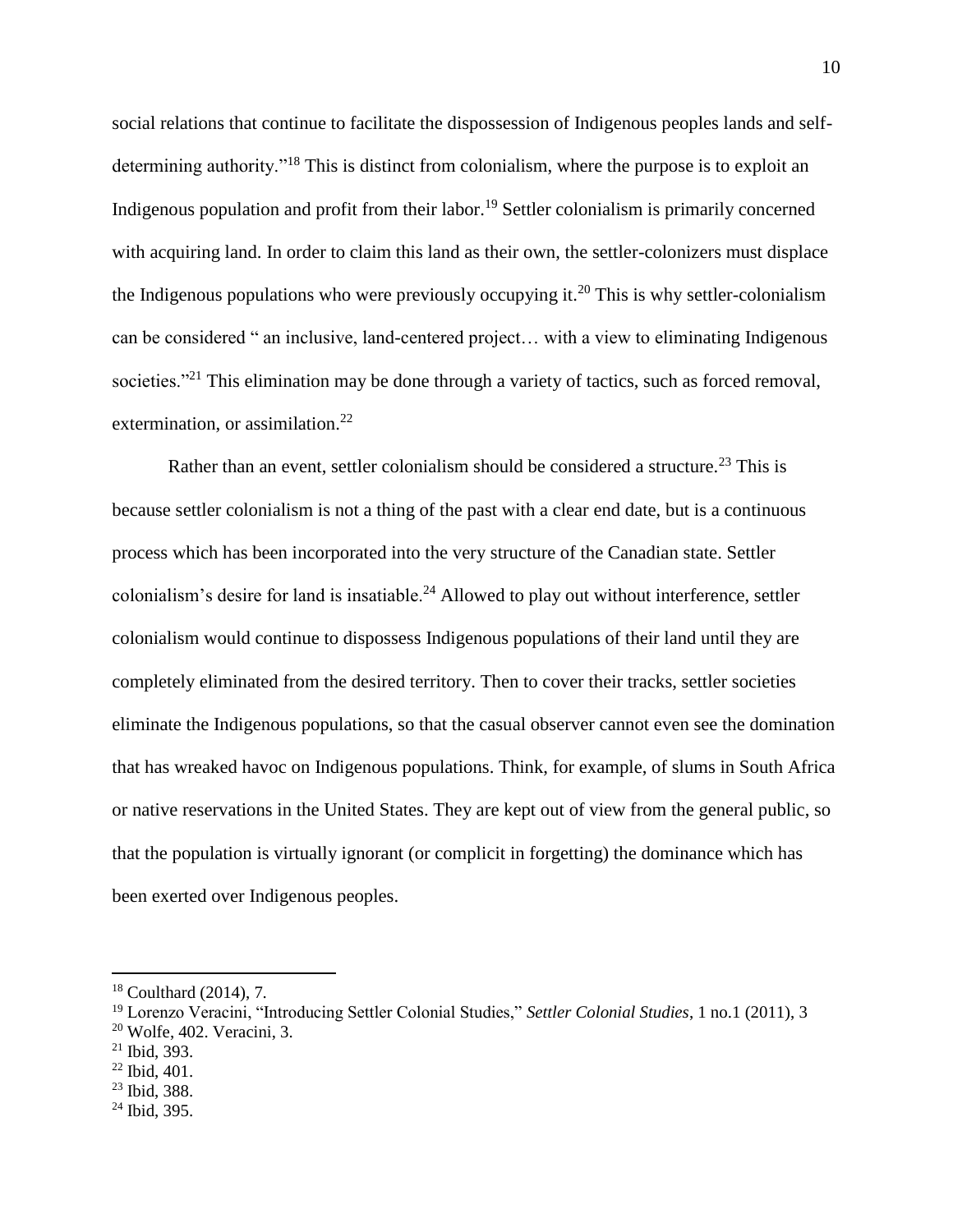#### Settler Colonialism and Recognition Politics:

Settler-colonial societies want the complete disappearance of Indigenous peoples in order to have access to and control over the territory, but will settle for other ways to ensure natives "don't get in the way."<sup>25</sup> One of the most prominent ways to "manage and neutralize" Indigenous peoples is through a politics of recognition.<sup>26</sup> The politics of recognition in this context refers to a "recognition based approach to reconciling Indigenous peoples' assertions of nationhood with settler-state sovereignty via the accommodation of Indigenous identity-related claims through the negotiation of settlements over issues such as land, economic development, and selfgovernment."<sup>27</sup> The idea behind this is that once a group or individual is recognized and respected, they can become self-actualized.

In *Red Skin, White Masks*, Glen Coulthard describes how recognition politics cannot transform relationships between dominant and subaltern identities in colonial contexts. In fact, it actually reproduces the colonial state and asymmetrical power relations leading to a new kind of domination that is merely masked in the language of recognition and accommodation. To explain this phenomenon, Coulthard combines Karl's Marx's primitive accumulation theory and the critique of Hegel's master-slave parable laid out by Frantz Fanon in *The Wretched of the Earth*. 28 Building off of these two scholars, Coulthard shows that under a politics of recognition approach, the appearance of domination may have changed but the settler-colonial structure remains.<sup>29</sup>

<sup>25</sup> Veracini, 8.

 $26$  Ibid, 8.

<sup>27</sup> Coulthard (2014), 151.

<sup>&</sup>lt;sup>28</sup> Glen Sean Coulthard and Leanne Betasamosake Simpson, "Grounded Normativity / Place Based Solidarity." *American Quarterly* 68 no. 2, (June 2016): 251.

 $29$  Coulthard (2014), 39.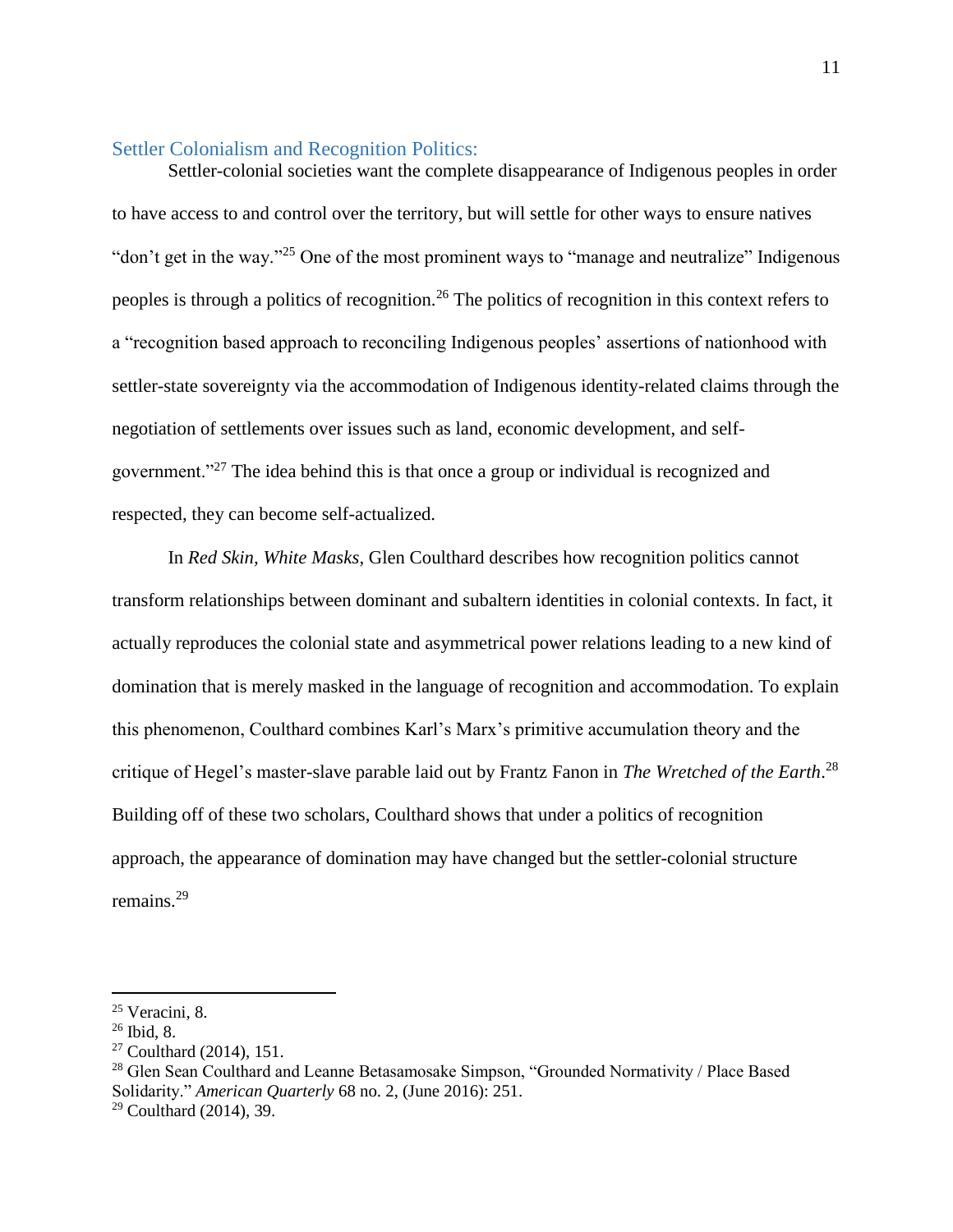Critiquing liberal proponents of recognition politics, notably Charles Taylor, Coulthard shows that the politics of recognition is flawed based on its failure to consider real world contexts of domination. He calls it a "field of power through which colonial relationships are produced and maintained."<sup>30</sup> In situations of unequal power relations, like in settler-colonialism, the terms of recognition and accommodation "end up being determined by and in the interests of the hegemonic partner in the relationship."<sup>31</sup> This means the terms of recognition and accommodation still facilitate the dispossession Indigenous peoples' lands and their selfdetermining authority.

However, as Coulthard and others have critiqued, recognition politics only perpetuates the settler colonial system. Land claims agreements, as a form of recognition politics, do not "throw into question the background legal, political, and economic framework of the colonial relationship."<sup>32</sup> They are negotiated under the legal and political framework of the settlercolonial society. Therefore, the terms and conditions under which negotiations like the JBNQA are undertaken are inherently skewed in favor of the state.

#### Resurgence:

Even under regimes with huge power discrepancies Indigenous peoples still have room to act and resist the settler colonial society.<sup>33</sup> One way to do this is through Indigenous resurgence. Resurgence is a concept promoted by Indigenous scholars and activists, including Leanne Betasamosake Simpson and Taiaiake Alfred. Simpson's work describes her community's experience of settler colonial structures and resistance to them through storytelling and language.

<sup>30</sup> Coulthard (2014), 17.

<sup>31</sup> Ibid, 17.

<sup>32</sup> Ibid, 41.

<sup>&</sup>lt;sup>33</sup> Glen Sean Coulthard, "Subjects of Empire? Indigenous Peoples and the Politics of Recognition in Canada." (PhD diss., University of Victoria, 2011), 210.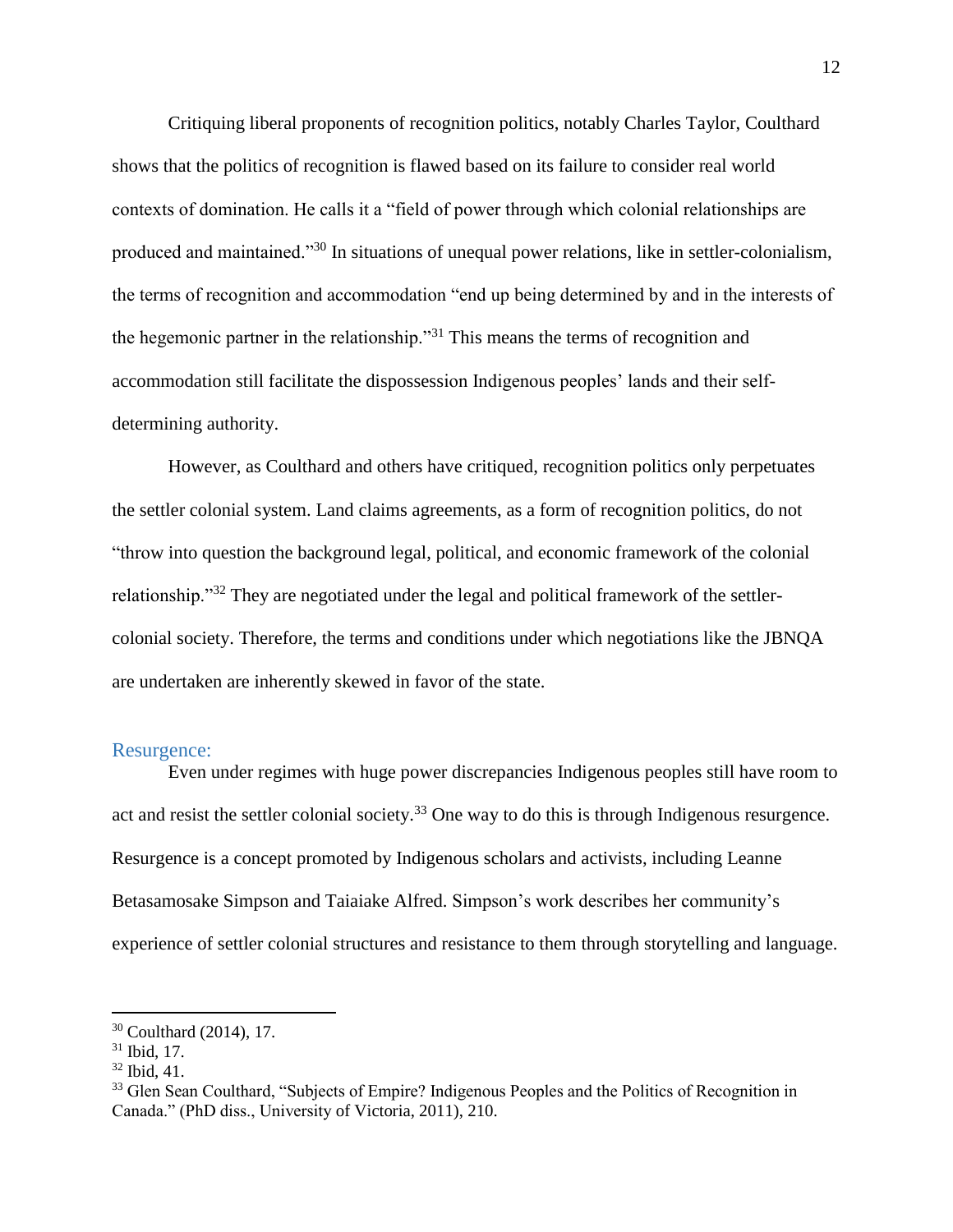She argues that one way to resist the assimilation of settler colonial society is though Indigenous resurgence. Resurgence is the process of turning inward, away from the settler colonial system to focus on the Indigenous community, language and culture.<sup>34</sup> Resurgence may take many different forms and manifest itself differently in every indigenous community, however, the common thread which links them is that they seek to question and delegitimize the authority of the settler colonial state.<sup>35</sup> By doing this, Indigenous peoples reclaim authority for their own communities and ways of life.

#### **Methodology**

 $\overline{a}$ 

To organize this research, I used an inductive process whereby I looked at primary source data and from there worked backwards to develop a research question. The data in question is a documentary called *Napagunnaqullusi*, and the memoir *Wrestling with Colonialism on Steroids* by Zebedee Nungak.

*Napagunnaqullusi*, which translates to *So That You Can Stand* in English, is a documentary film released in 2015. The team behind *Napagunnaqullusi* interviewed nearly 25 surviving individuals associated with the JBNQA to explain the history and legacy of the JBNQA. Those interviewed include signatories of the James Bay and Northern Québec Agreement, those who assisted the Inuit in the James Bay negotiations as consultants, and members of Québec's negotiation team.

The most prominent among these interviewees are Charlie Watt and Zebedee Nungak. Charlie Watt, at the time a young Inuit man working for the Federal government, found out about

<sup>34</sup> Leanne Betasamosake Simpson, *Dancing on Our Turtle's Back: Stories of Nishnaabeg Re-Creation, Resurgence and a New Emergence* (Winnipeg: APR Books, 2011), 17. <sup>35</sup> Ibid, 17.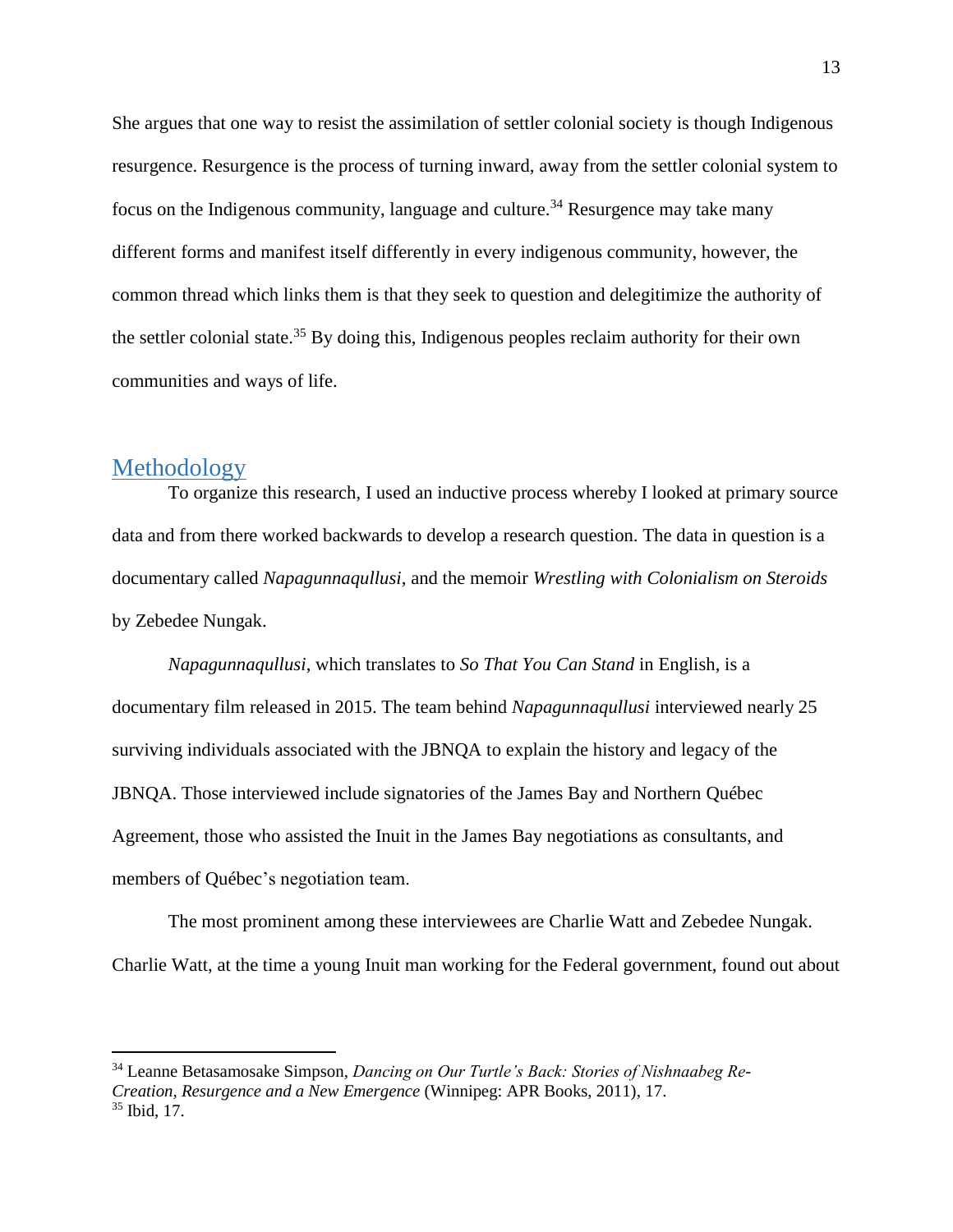the forthcoming James Bay Project by seeing a flyer announcing its construction at the post office in Fort Chimo (Kuujjuaq).<sup>36</sup> Once he relayed this information back to other Inuit in Nunavik, they began holding community meetings to discuss the project and the impacts it would have on their way of life. These meetings led to the creation of the Northern Québec Inuit Association (NQIA), which became the face of the Inuit resistance against the James Bay project. Watt was elected president of the Northern Québec Inuit Association and served as the head of the Inuit negotiation team. Currently, Watt is serving his second term as president of the Makivik Corporation.

Zebedee Nungak served as one of the four main negotiators for the Inuit in the James Bay Agreement, and is a signatory to the agreement. Since then he has also served as president of the Makivik Corporation, freelance speaker, and an advocate for the preservation of the Inuktitut language. He is also the author of the memoir *Wrestling with Colonialism on Steroids* that recounts the JBNQA negotiation process. This memoir, released in 2017, traces the history of Nunavut and the development of Inuit political mobilization alongside the nationalization of Québec through Nungak's memories. These two works provide a base for understanding the Inuit experience of negotiating the James Bay and Northern Québec Agreement.

Through simultaneously sifting through these first-hand accounts of the James Bay negotiation process I was able to notice how they interacted with and supported one another. This grounded theory approach allowed me to notice patterns in the data. Two of the major themes that came out of this initial interaction with and coding of the documentary and memoir were dissatisfaction with the compromises that had to be made to reach the agreement and Inuit political mobilization surrounding the negotiation process. Focusing on these two themes led me

<sup>36</sup> *Naapagunnaqullusi*, DVD, directed by Ole Gjerstad (Québec: Makivik Corporation, 2015), 4:22.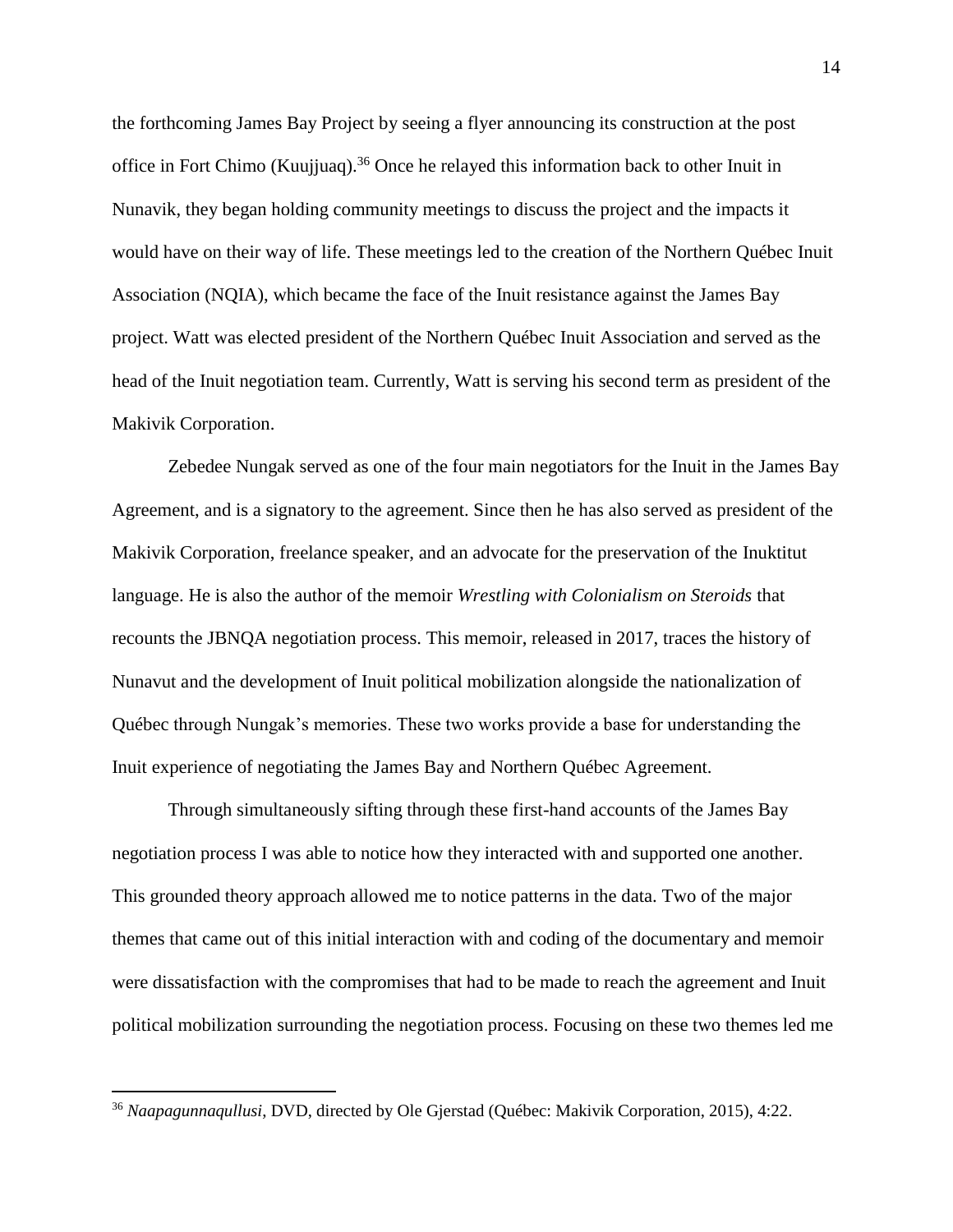to wonder, why would there be dissatisfaction among the Inuit communities and even among the negotiation team surrounding the results of the JBNQA? With this in mind I conducted a second round of coding, where I went back through the documentary and memoir, applying the codes "Dissatisfaction" or "Inuit Political Mobilization."

Interpreting documentary film and memoirs as a form of qualitative research is extremely valuable for its ability to access first-hand accounts of historical events when traveling to far-off locations and setting up interviews is not a feasible option. Interviews captured on film are a form of oral history.<sup>37</sup> As such, it is important to keep in mind that interviews are a type of performance.<sup>38</sup> Being in front of a camera and having one's words recorded for an audience elicits the behavior of a performance. The individuals interviewed in the film have been asked about their experiences with the James Bay Agreement many times before and over time their performances have become "well-rehearsed to create a certain version of events."<sup>39</sup> Over time, those who have been interviewed about this topic time and time again have a certain spiel that they become accustomed to sharing with an audience.

Using a grounded theory approach to analyze these performances also allows one to read between the lines to help explain "participants implicit means and actions."<sup>40</sup> This includes an interpretation of body language, facial expression, and what is not said, in addition to the words actually spoken by interview participants in the film. Additionally, it is important to note that "narrators misremember."<sup>41</sup> However, even if narrators misremember the facts or order of

<sup>&</sup>lt;sup>37</sup> Linda Shopes, "Oral History" in *Sage Handbook of Qualitative Research*, 4<sup>th</sup> ed. Eds. Norman K. Denzin and Yvonna S. Lincoln. (Thousand Oaks: Sage, 2011), 451.

<sup>38</sup> Ibid, 459. <sup>39</sup> Ibid, 459.

<sup>40</sup> Kathy Charmaz, "Grounded Theory Methods in Social Justice Research." in *The Sage Handbook of Qualitative Research*, 4<sup>th</sup> ed., edited by N. K. Denizen and Y. S. Lincoln. (New York: Sage, 2011), 361.  $41$  Shopes, 459.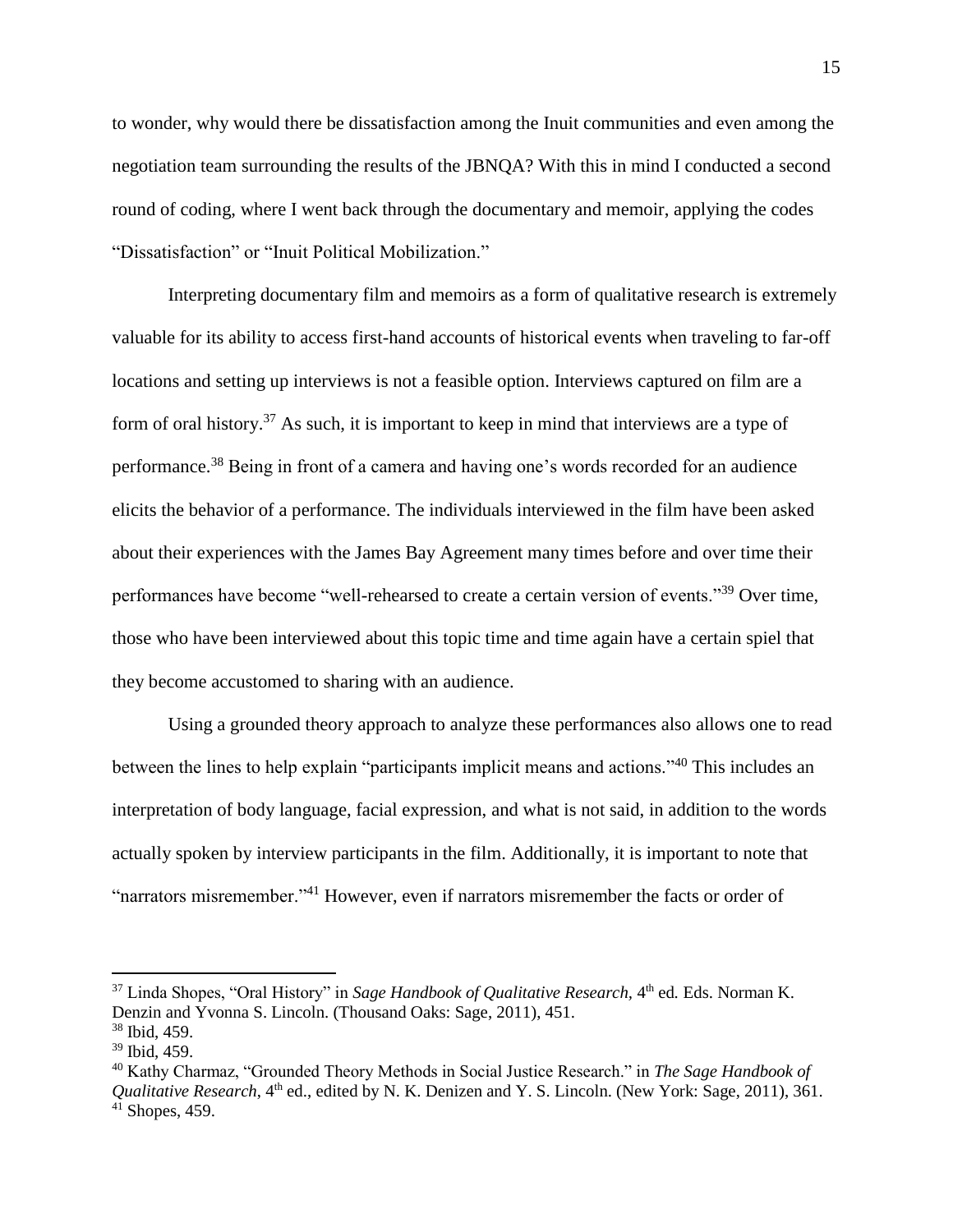events, the way they misremember can tell us about their perceptions of how things happened, or how they wish things would have happened and are therefore still useful pieces of data.

This caveat about misremembering also applies to Nungak's memoir. He even notes this, stating "my memories of the James Bay court case is a series of vivid but fragmented clips."<sup>42</sup> While he remembers some things very clearly, other are less clear and with the passing of time the chronology of events can blur in one's memory. He also notes that these are only his own memories and experiences, and that to gain a more complete picture of the JBNQA process, one would need to consult with the other Inuit negotiators who were present at the time. However, this is not to discredit the experiences shared in *Napagunnaqullusi* and *Wrestling with Colonialism on Steroids*. These are both excellent sources which share the authentic memoires of individuals who participated in the James Bay negotiations and their perceptions about the negotiation process and the final agreement.

*Napagunnaqullusi* was produced by the Makivik Corporation, and was directed by Norwegian filmmaker Ole Gjerstad. Gjerstad is assisted in interviews and translation by Jason Annahatak and William Tagoona. Annahatak is a young Inuit man from Nunavik who has benefitted from institutions set up by the JBNQA. Tagoona is Inuit from Nunavut (formerly the Northwest Territories) and served as a consultant from the Northern Québec Inuit Association (NQIA) during the James Bay negotiations. For the documentary, Annahatak and Tagoona served as cultural consultants and translators, as well as being interviewed themselves. Makivik producing the film may cause concern for on the grounds that an organization that was created because of the JBNQA may be one-sided in the retelling of the agreement, however, the film strikes a nice balance between celebrating the successes of the agreement and explaining the

 $42$  Nungak, 57.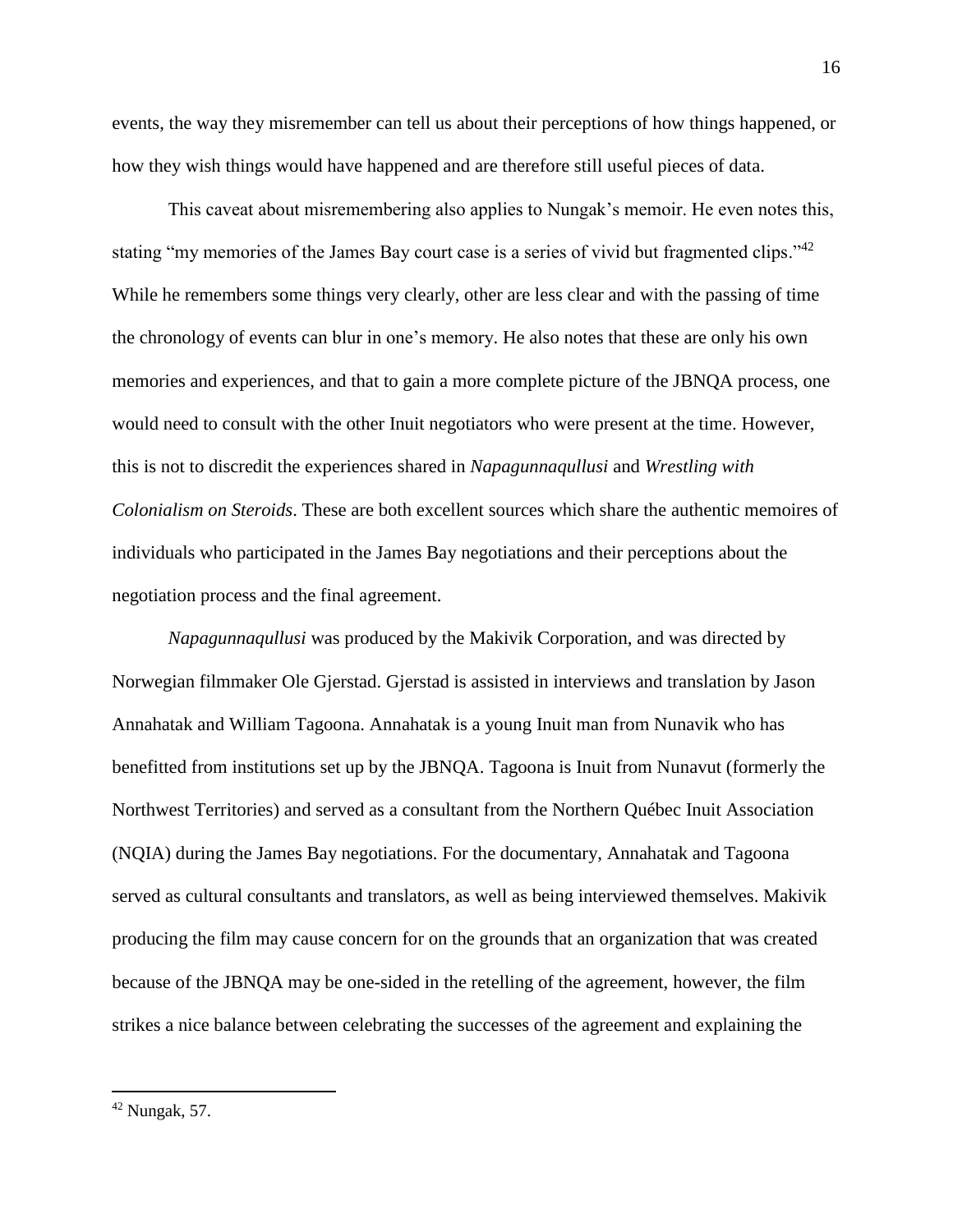challenges the negotiation process and the agreement created. Additionally, because so many individuals are interviewed- from the Inuit negotiation team, the Cree negotiating team, the Québec team, and from Inuit communities who refused to sign the agreement, there is a wide range of perspectives about how successful the agreement was and how it has impacted communities over the last 40 years.

## Film and Memoir Analysis

#### Dissatisfaction/ Failure:

From examining *Naapagunnaqullusi* and *Wrestling with Colonialism on Steroids*, one of the main themes that emerges is a dissatisfaction with the negotiation process and the results of the JBNQA. This dissatisfaction manifested as feelings of having had to settle for less than they deserved during the agreement which caused tension among Inuit communities.

As with any negotiation, compromises needed to be made to reach an agreement. However, among the Nunavimmiut there are still some hard feelings over having had to settle for less than they deserved during the James Bay negotiation process. This was difficult because "we were divided; some understood (that we needed to compromise) but others didn't."<sup>43</sup> Feelings among some Nunavimmiut that the JBNQA was not good enough have led to lasting tension and conflict within Nunavik.

A major point of contention was that the construction of the James Bay facility was still underway during the negotiation process. Judge Malouf's order forced the parties to negotiate a compromise, but the appeal filed by the government of Québec ensured that Hydro-Québec could continue building the dam during the two-year negotiation process. Two years is an incredibly short time frame to negotiate a land claims agreement, but things needed to happen so

<sup>43</sup> *Naapagunnaqullusi*, 49:28 (Sarrolie Weetaluktuk).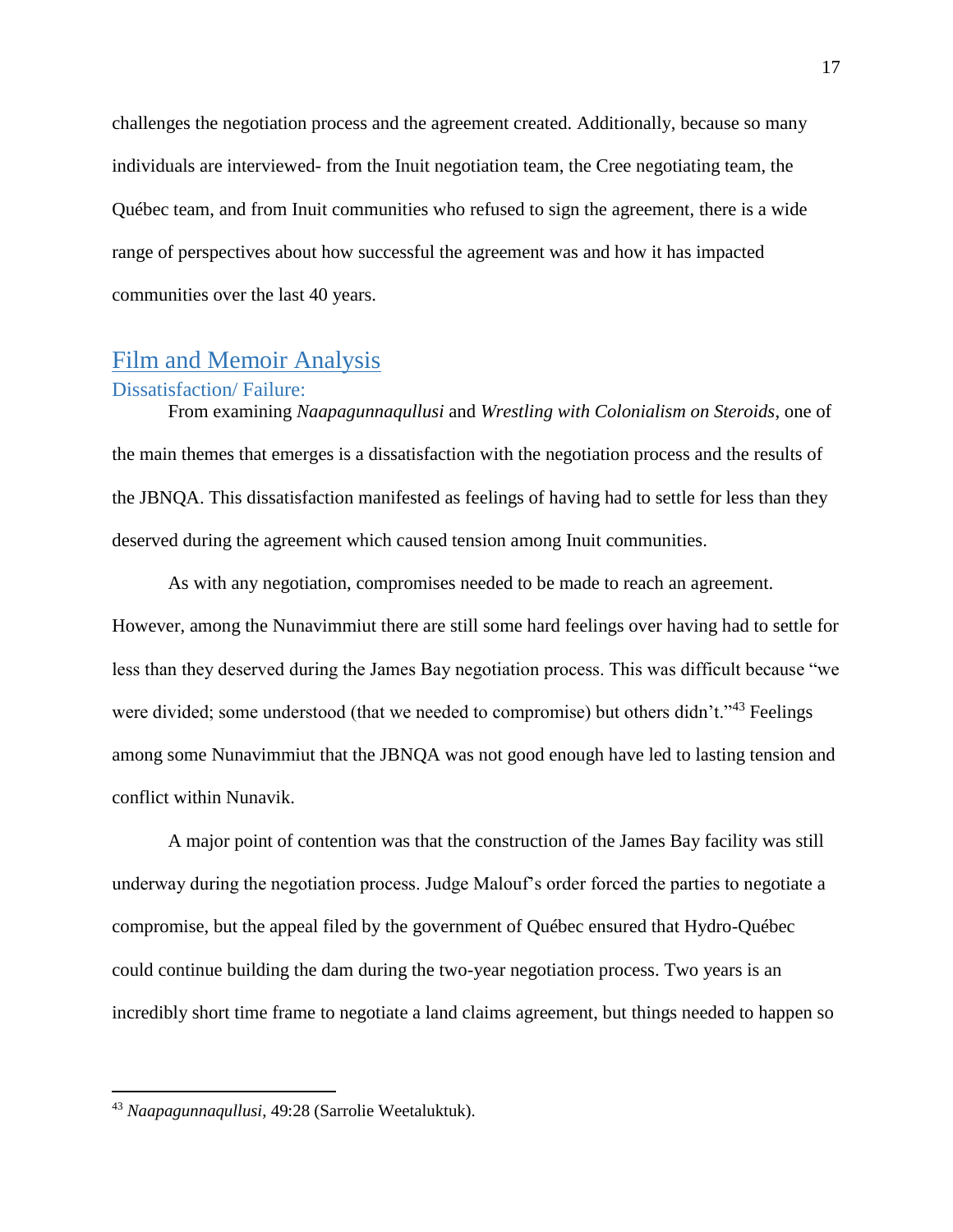quickly because Inuit negotiators knew "bulldozing was going on while we spoke, at all times."<sup>44</sup> In contrast, the land claims negotiation that created Nunavut lasted nearly 20 years. The high stakes and incredibly tight time frame that the Inuit of Nunavik were working with led participants to describe "Negotiating this deal while the dams were still under construction, it was like cutting a deal with a gun to your head."<sup>45</sup> Under these circumstances, negotiators felt they had few options. This feeling of having to settle is well summarized by the words of Zebedee Nungak. He says, "We knew that we would probably not get anything better than what was on the table. Even if we did try for more, we pretty much didn't have a choice but to accept<sup>346</sup> Nungak understood that the government of Québec was far more powerful than the Cree and Inuit alliance, and that in order to protect their land they had little choice but to sign the JBNQA.

The process of negotiating the JBNQA and dissatisfaction associated with having to settle for less than they felt they deserved created tension among the Nunavimmiut. Members of the negotiation team said they were shocked by the animosity that emerged within Nunavimmiut communities<sup>47</sup> and that this experience left emotional scars and lasting psychological effects. Recounting these events even 40 years later, multiple individuals broke down into tears while recounting experiences of internal conflict over the JBNQA.<sup>48</sup> Two large points of tension surround the division of land into categories and the extinguishment and surrender clause.

The division of land into categories was an especially controversial topic that impacted Nunavimmiut solidarity. "The division of land into categories was a last resort, a compromise

<sup>44</sup> *Naapagunnaqullusi*, 47:50 (Zebedee Nungak).

<sup>45</sup> Evans-Brown & McCarthy, "Episode 2: Project of the Century", 24:35

<sup>46</sup> *Naapagunnaqullusi*, 8:38.

<sup>47</sup> Ibid, 1:09:26 (Alec Gordon).

<sup>48</sup> Ibid, 1:03:40 (Sarollie Weetaluktuk).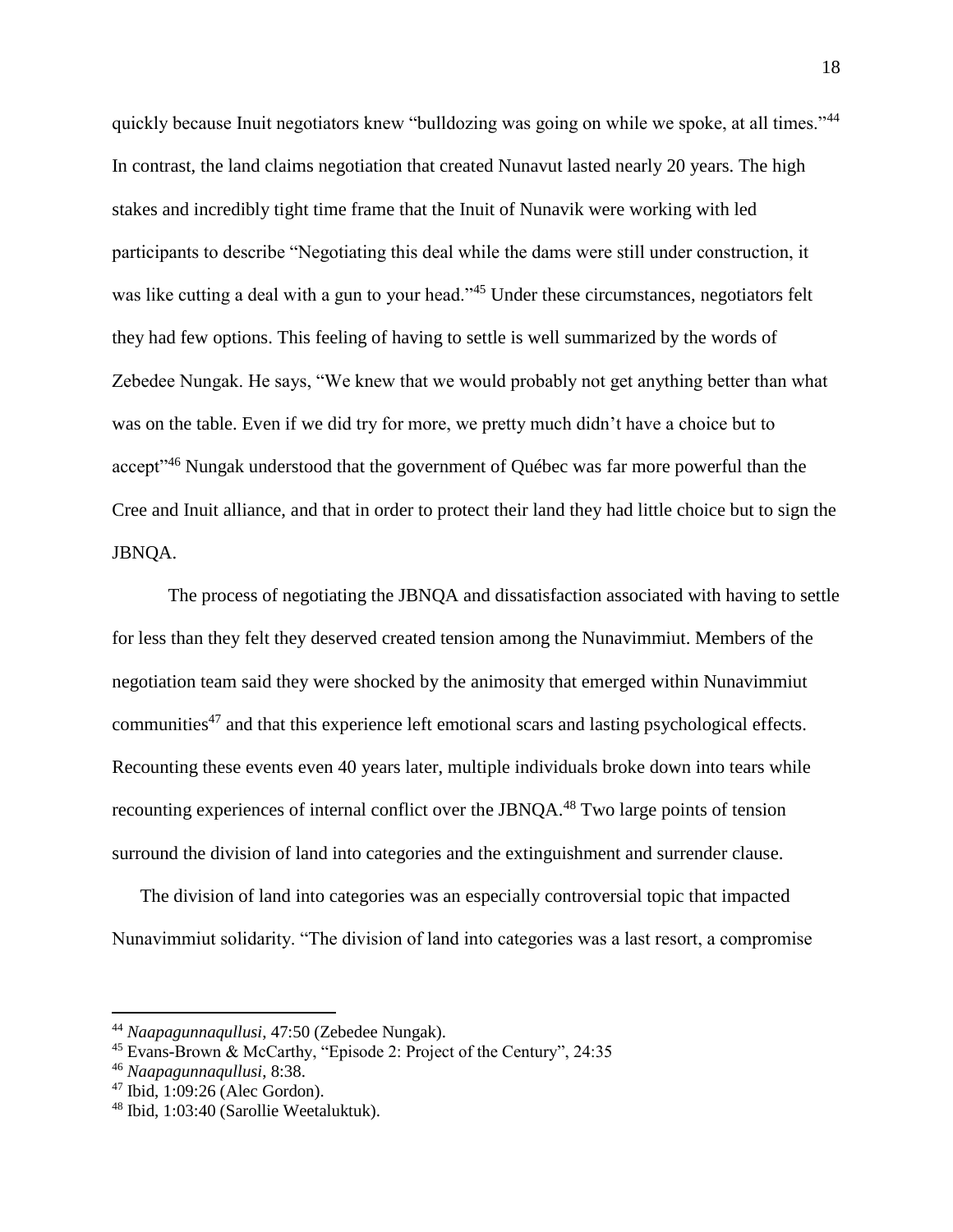that weighs heavily on the lives of Nunavimmiut to this day".<sup>49</sup> The NQIA negotiation team decided to accept the Government of Québec's demand to divide the Nunavik into Category-1 (full Inuit ownership), Category 2 (partial Inuit ownership, with sole rights to hunt and subsist off of the land), and Category 3 (owned by the government) lands.<sup>50</sup> In the end "We agreed to their clause on the land. In return, with the creation of the Kativik Regional Government, we obtained the right to run our own health and social services, police, to run our own show."<sup>51</sup> But not everyone was satisfied with this trade off. Community anger over the division of land led to NQIA negotiators being thrown out of villages they came to meet with and threatened with physical violence by their fellow Inuit.<sup>52</sup>

Charlie Watt also remembers how "The section on extinguishment, cede and surrender was creating trouble."<sup>53</sup> This section required the Aboriginal nation in question to "cede, release, and surrender" any Aboriginal rights to the land not enumerated in the land-claims agreement.<sup>54</sup> At the time, extinguishment and surrender were considered standard operating procedure for the Canadian government during land claims processes with Indigenous peoples.<sup>55</sup> It was something the Québec negotiators would not budge on.

As a result of the extinguishment and surrender clause, the communities of Ivujivik, Salluit and Puvirnituq were opposed to negotiations and refused to sign the JBNQ $A^{56}$ . They also established a new organization, the Inuuqatigiit Tunngavingat Nunamini (ITN) to represent the perspective of Nunavimmiut who did not agree with the JBNQA. Elissie Sallualuk of Salluit was

<sup>49</sup> *Naapagunnaqullusi*, 44:25.

<sup>50</sup> Ibid 43:48.

<sup>51</sup> Ibid, 49:28 (Sarrolie Weetaluktuk).

<sup>52</sup> Ibid, 1:02:43 (Charlie Arngak) and 1:03:40 (Sarollie Weetaluktuk).

<sup>53</sup> Ibid, 1:06:00 (Charlie Watt).

<sup>54</sup> Coulthard (2011), 114.

<sup>55</sup> Ibid, 96-97.

<sup>56</sup> *Naapagunnaqullusi,* 1:08:18.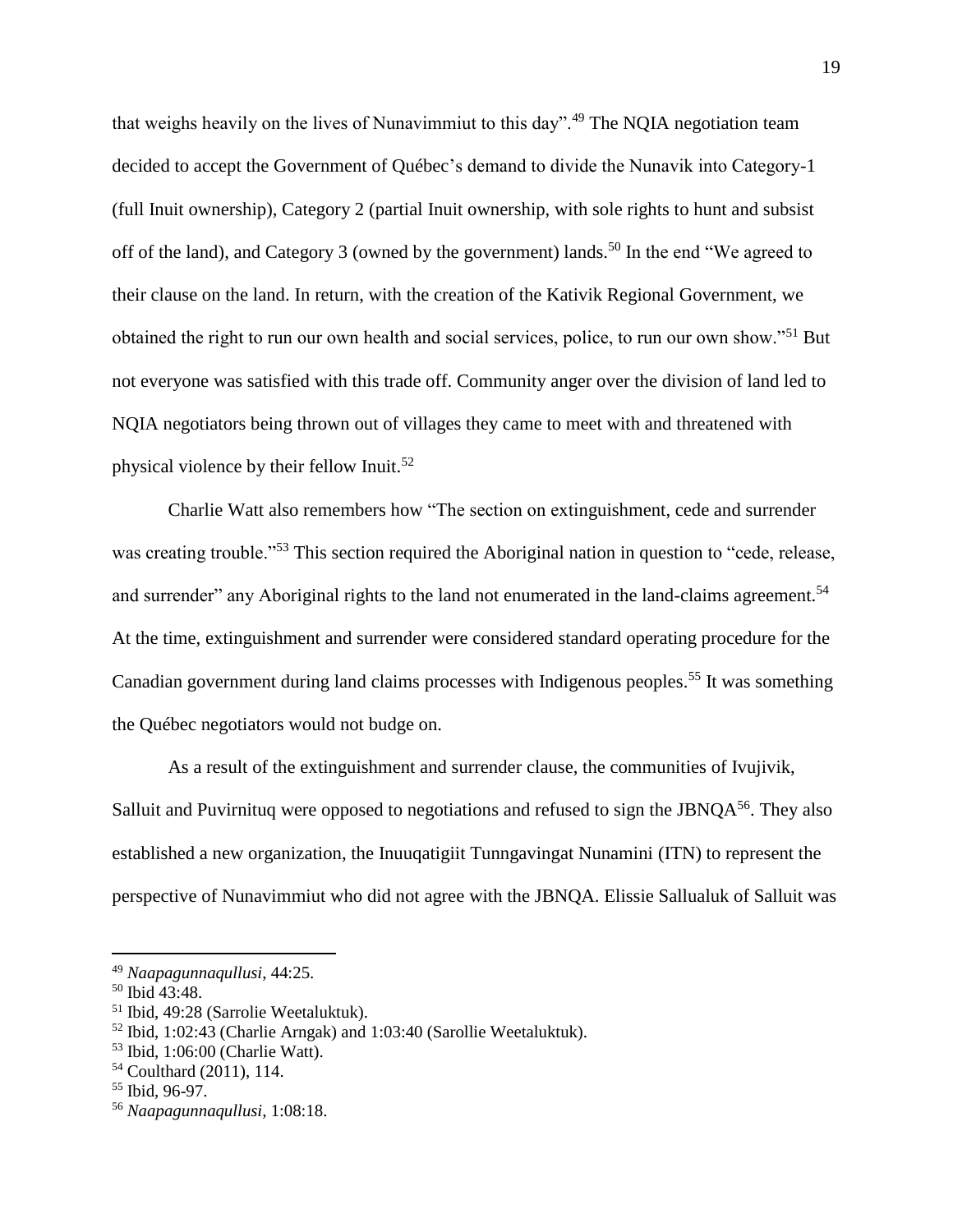an NQIA delegate, but because of the extinguishment and surrender clause he resigned. He said that if it had not been for the extinguishment and surrender clause that he and Salluit would absolutely been in favor of the JBNQA, but that giving up their rights to the land was simply too much to ask.<sup>57</sup> Even though Ivujivik and Salluit have since signed on to the JBNO $A^{58}$ , Puvirnituq continues to hold out as the last community in Nunavik to remain outside of the JBNQA.

In his memoir, Zebedee Nungak said that at the time "The Inuit body politic in Nunavik was severely damaged by the divisions resulting from the James Bay Agreement"<sup>59</sup> as a result of these disagreements over land categorization, and the extinguishment and surrender clause. We can see these experiences of social exclusion, threats of violence, psychological trauma and the three communities refusing to sign the JBNQA that dissatisfaction among the Nunavimmiut over this agreement was, and continues to be, an incredibly complex matter.

Immediately after signing the agreement, negotiators burst into tears because they knew that they had made hard decisions that would affect their communities.<sup>60</sup> While the Nunavimmiut received some of what they strived for in the negotiation, they had also lost much. As Zebedee Nungak said during the JBNQA signing ceremony, "We are an adaptable people and now we must make the greatest change of our history for our children and our children's' children." However, even with these difficulties that caused lasting negative impacts on Nunavimmiut, the JBNQA has also been an experience of success for Nunavik.

<sup>57</sup> *Naapagunnaqullusi*, 59:00.

<sup>58</sup> Sarah Rogers, "A Dissident Nunavik Community Shifts Towards the JBNQA," *Nunatsiaq News* (July 24, 2015): [http://nunatsiaq.com/stories/article/65674a\\_nunavik\\_community\\_shifts\\_towards\\_the\\_JBNQA.](http://nunatsiaq.com/stories/article/65674a_nunavik_community_shifts_towards_the_JBNQA)

<sup>59</sup> Nungak, 126.

<sup>60</sup> *Naapagunnaqullusi*, 1:17:24.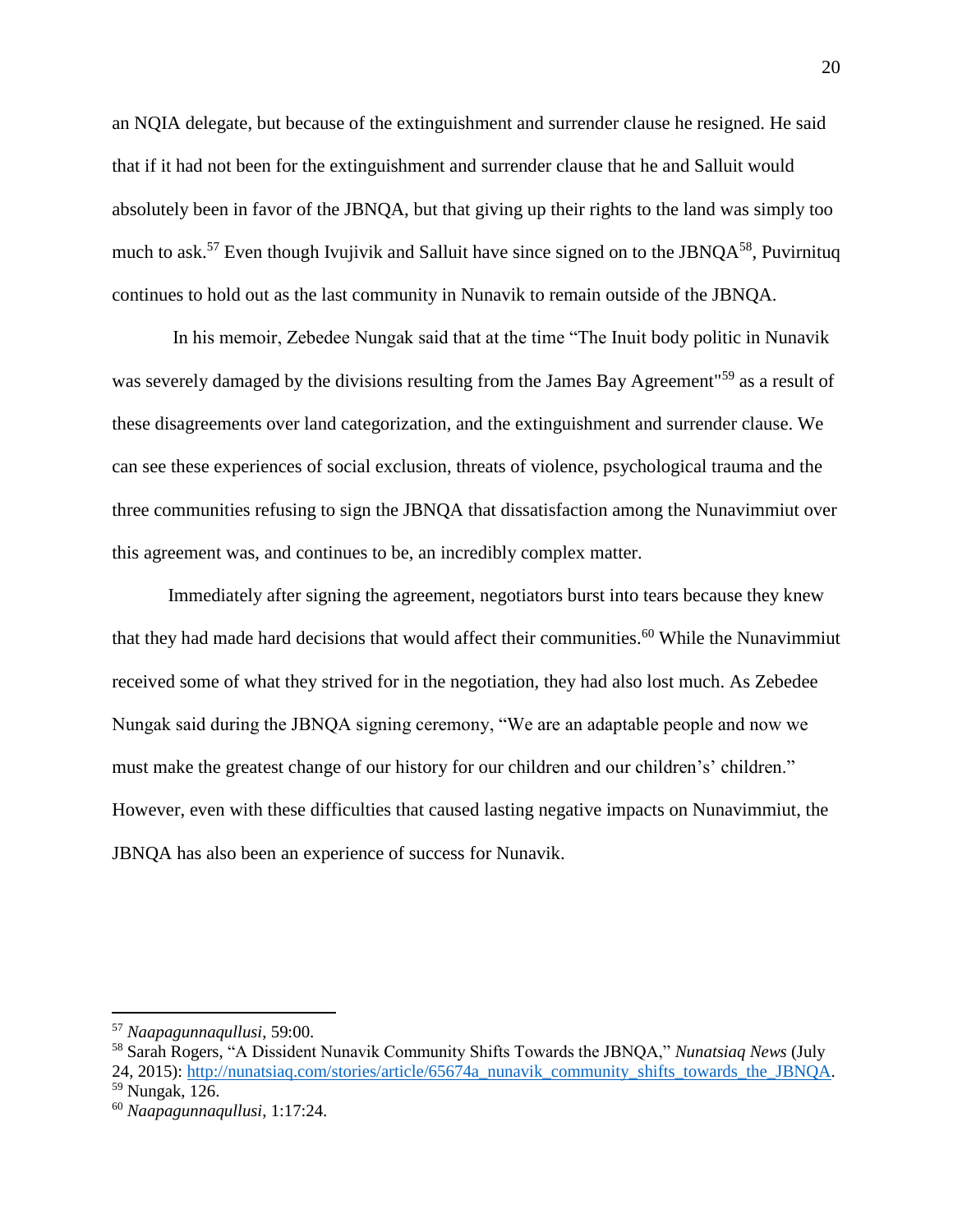#### Inuit Political Mobilization/ Success:

Success from the JBNQA centers around Inuit political mobilization. The process of creating the NQIA, filing the injunction against Québec, and negotiating the JBNQA created a movement of political action. This was done by creating alliances with the Cree and with Inuit from across Canada, and setting up a system for regional governance.

In response to the news that Hydro-Québec was building a facility on Le Grande near James Bay, the Inuit of Northern Québec met in Pangnirtung to decide what they should do about this. NQIA Consultant William Tagoona remembers "That meeting in Pangnirtung seems to be the catalyst for the whole Inuit movement. And we all left that meeting very hopeful for another, better future."<sup>61</sup> It was at that meeting that the Northern Québec Inuit Association (NQIA) was formed, and the Nunavimmiut decided to stand up to defend their rights and their land against the government of Québec.

As the two Indigenous peoples whose traditional lands would be affected by the James Bay Hydro facility, the Cree and Inuit of Québec formed a political alliance in order to resist this project. In 1972 Charlie Watt and Zebedee Nungak attended a meeting of Cree leaders and urged the Cree to partner with them. In the end, Chief Billy Diamond convinced his fellow Crees to partner with the Inuit and ban their resources in order to more effectively resist the James Bay dam.<sup>62</sup> The partnership between the Inuit and Cree allowed each group to magnify the pressure they were putting on the government during the negotiations.

Resisting the James Bay Project also relied heavily on support from across Inuit Nunangat (Inuit homeland). Inuit individuals from the Northwest Territories (present day Nunavut) and Alaska came to the assistance of Nunavik to serve as advisors and negotiators. Some notable

<sup>61</sup> *Naapagunnaqullusi*, 11:15 (William Tagoona).

<sup>62</sup> Ibid, 15:30 (Billy Diamond).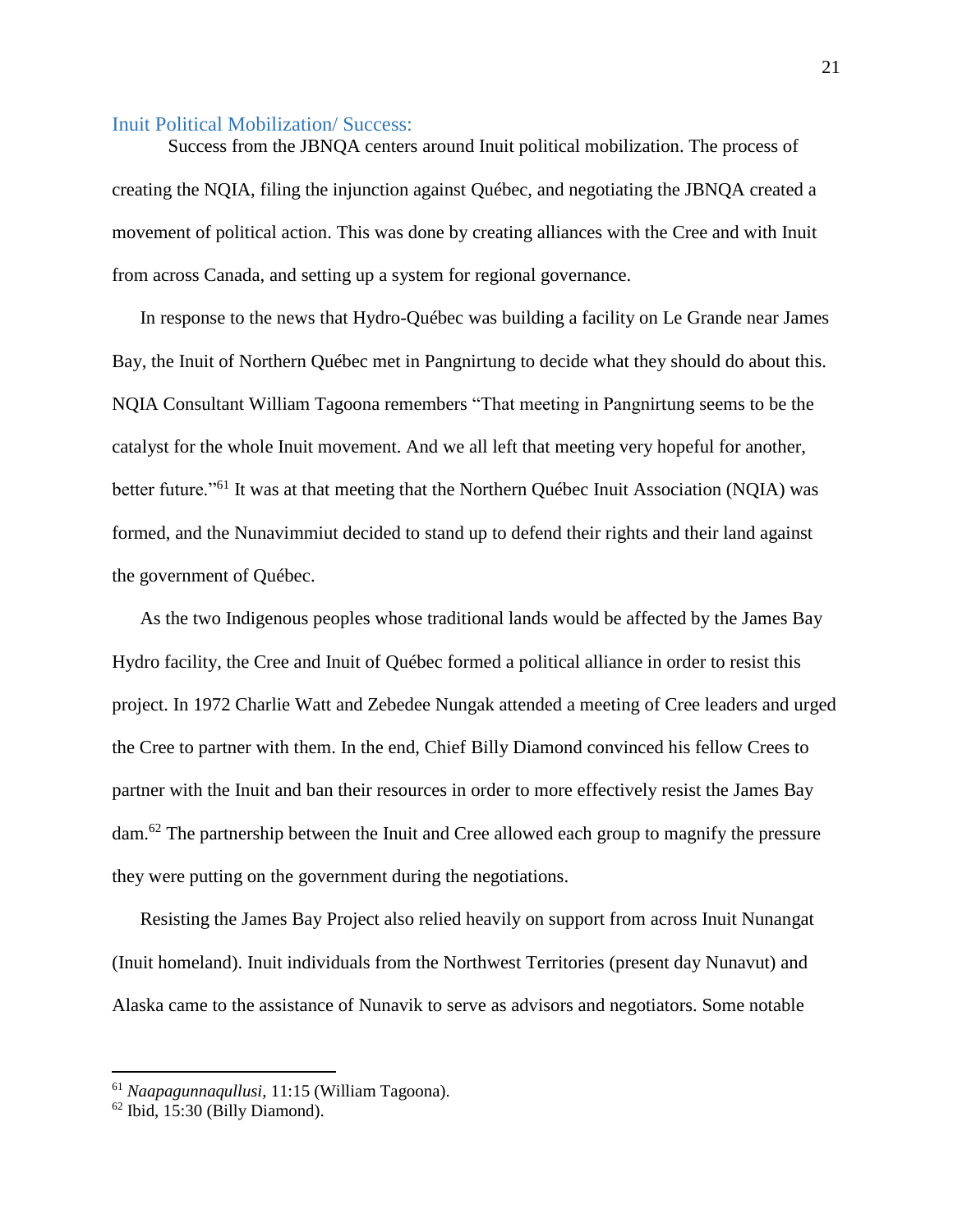consultants included Greg Fisk who would go on to be elected mayor or Juneau Alaska, and Tagak Curley who later served as Premier of Nunavut. Curley said that Inuit from across Canada fought against the James Bay Project because "If Inuit Rights were defeated, it would have consequences for all of us. We (Inuit from NWT) fought hard for their (Inuit in Québec) rights, because it was about the future of all Inuit."<sup>63</sup> They knew, even in the moment, that the JBNQA would set a precedent for how the federal and provincial governments would interact with all Inuit from now on. The JBNQA was an opportunity for Inuit from other parts of Canada to gain experience conducting land claims negotiations with the government that would aid them in their future land claims processes to create Nunavut, Inuvialuit, and Nunatsiavut.

During the JBNQA negotiations, the Inuit fought hard for provisions concerning selfgovernment. This was considered a non-negotiable point. The Inuit negotiators knew they needed to establish some sort of structure for self-governance during the negotiations<sup>64</sup> NQIA delegates remember speaking of this as a political movement to re-claim their homelands through establishing self-government.<sup>65</sup> This kind of talk was new and exciting for the young Inuit who were working on the negotiations.

The fight to gain provisions for self-government led to the establishment of the Kativik Regional Government (KRG). This, along with the Makivik Corporation, the Kativik School Board and the Nunavik Board of Regional Health and Social Services allow Nunavik to be more independent from the governments of Québec and Canada, and "run their own show."<sup>66</sup>

Although there is clear dissatisfaction with the JBNQA, there is also praise for the work that the hard work that young JBNQA negotiators did and what they were able to accomplish.

<sup>63</sup> *Naapagunnaqullusi*, 19:50 (Tagak Curley).

<sup>64</sup> Ibid, 48:10.

<sup>65</sup> Ibid, 10:55 (William Tagoona).

<sup>66</sup> Ibid, 49:28.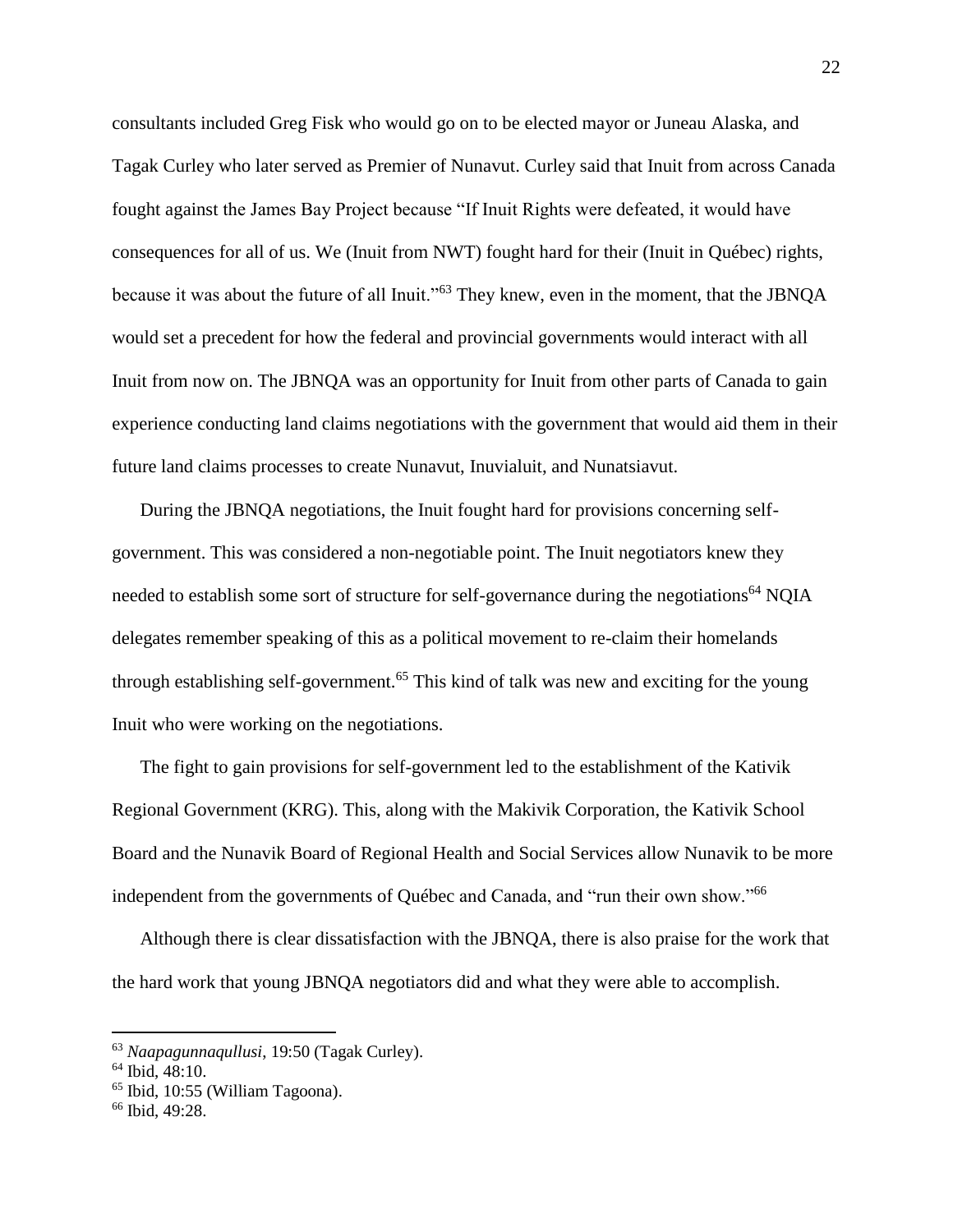Members of the NQIA negotiation team, consultants, and lawyers all spoke very highly of the work that the Inuit team did during the James Bay negotiations. One NQIA delegate shared "I'm really proud of Charlie Watt. I praise him. He was a strong young man who never lost sight of the interest of Inuit. He looked to the future."<sup>67</sup> How can we reconcile these two separate and seemingly opposed perspective about the legacy of the James Bay and Northern Québec Agreement?

## Theoretical Explanation

Analyzing Nunavik's experiences with settler-colonialism, recognition and resurgence are essential to understanding the complex legacies of the James Bay and Northern Québec Agreement. As far as I am aware, describing the Inuit experience with colonization as one of settler colonialism has not been done before. However, situating the experience of the Nunavik in settler colonial context allows us to understand the complex mechanisms which have made the JBNQA both a negative experience of colonial domination, dissatisfaction, and settling, as well as a positive experience of resistance and resurgence.

#### Colonial History of Nunavik:

In the case of the Inuit of northern Québec, the experience of settler-colonialism is unique. Due to the remote locations and harsh climates of Inuit communities in Québec, the settler-colonists have not physically displaced indigenous peoples in the same ways that are common in other settler-colonial societies. Arctic Québec has been impacted by many different layers of colonization and dominance which has complicated the experience of the Nunavimmiut. Over the years, the Inuit area of northern Québec has been claimed by the Hudson's Bay Company, the Federal Government of Canada, and the province of Québec.

<sup>67</sup> *Naapagunnaqullusi*, 28:45 (Robbie Tookalook).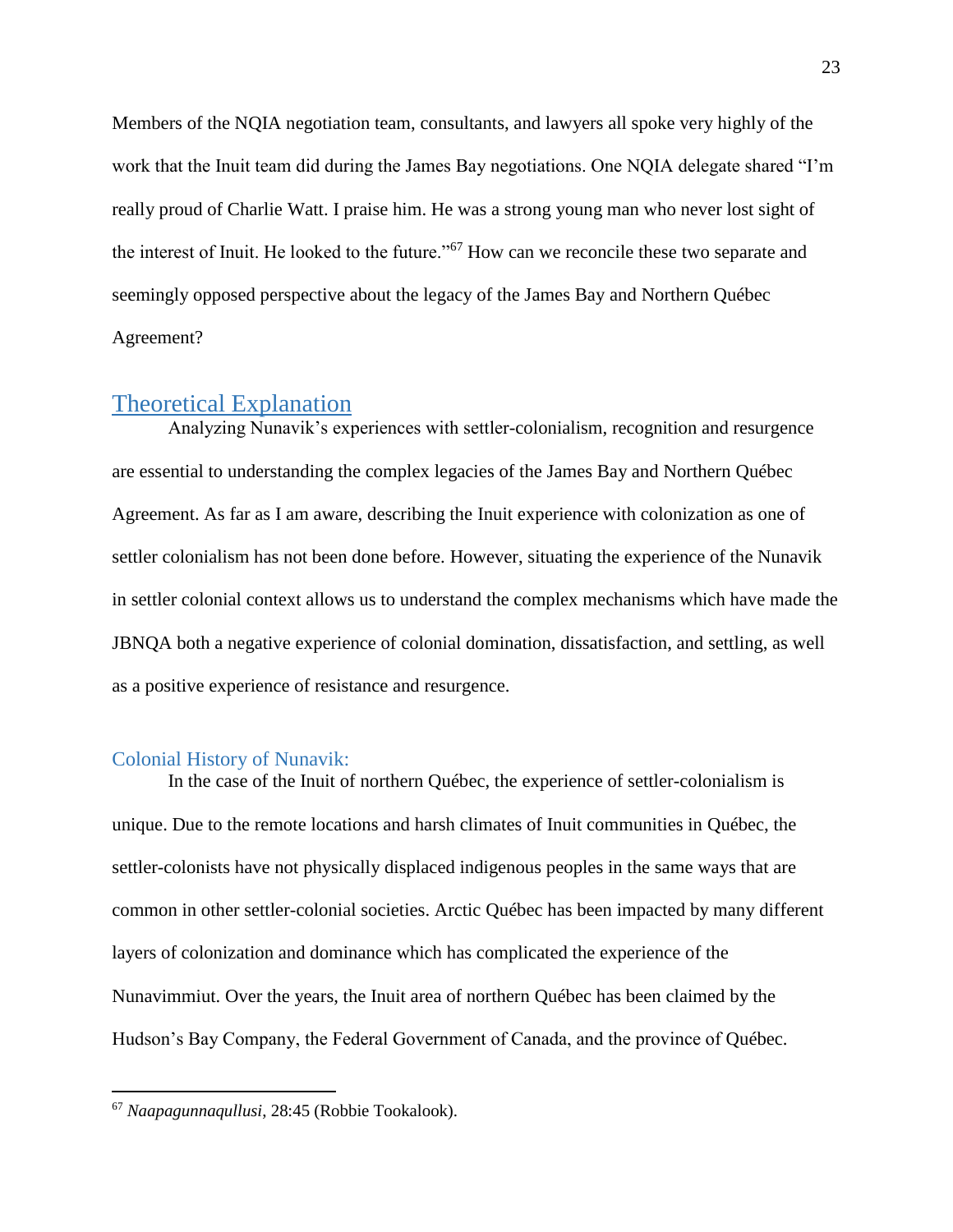Throughout all of these different actors claiming control over Nunavik, what stayed constant was that an outside actor was in control of the governance of the territory, not the Inuit people who lived there. The Inuit may not have been forcibly removed from the land in the same way that many southern First Nations were, however, we can still understand their experience as one of settler-colonialism. This is for two main reasons. First, Nunavik is still a part of Canada, which is a settler-colonial state. As such they are still operating under the same structures of settler-colonialism that other indigenous groups in Canada do. For example, Inuit communities were still affected by residential schools, much in the same way that First Nations further south were.<sup>68</sup>

Second, we can still consider this experience one of settler-colonialism because the end goal of every outsider who claimed controlled this region was access to territory. This territory was desired for many different reasons; access to furs, the search for a northwest passage, the ability to claim a contiguous Québécois homeland, and in recent years, access to mineral wealth and the immense hydroelectric capabilities of rivers in the far north. In Nunavik, the indigenous population did not need to be displaced in order for the settler society to claim control and have unmitigated access to the land and its natural resources.

The first settlers to claim possession of Inuit homelands were the English, who issued a royal charter in 1670 giving the Hudson's Bay Company the exclusive right to trade furs and govern the area known as Rupert's Land<sup>69</sup>. For 200 years the HBC was nearly autonomous in its control over the territory, constituting a kind of pseudo-state,  $\frac{70}{18}$  until 1870 when the HBC

<sup>68</sup> Makivik Corporation, "JBNQA," [http://www.makivik.org/corporate/history/jbnqa/.](http://www.makivik.org/corporate/history/jbnqa/)

<sup>69</sup> Nungak, 23.

<sup>&</sup>lt;sup>70</sup> Edward Cavanagh, "A Company With Sovereignty and Subjects of Its Own?: The Case of the Hudson's Bay Company, 1670 to 1763." *Canadian Journal of Law and Society* 26, no. 1 (2011), 28.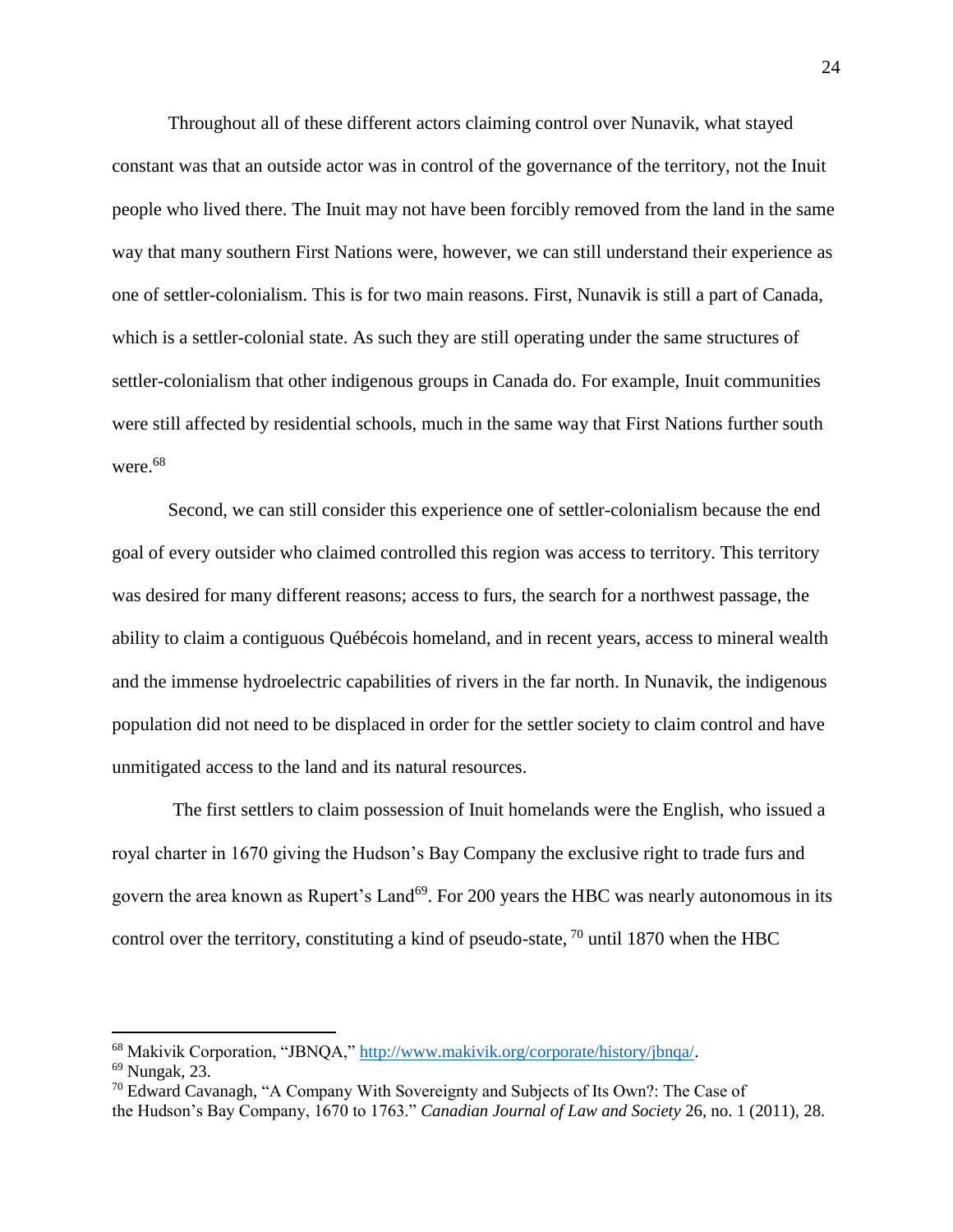surrendered its charter and control of Rupert's Land passed to Canada.<sup>71</sup> At this point Nunavik, which was part of the Ungava District of Rupert's Land, was now incorporated into the newly created Northwest Territories.<sup>72</sup>

In 1912 the Ungava district became part of the province of Québec through "The Québec Boundaries Extension Act."<sup>73</sup> However, Québec was largely absent when it came to governing this new portion of their territory. The province even filed a case with the Supreme Court of Canada arguing that support of Native populations was the responsibility of the Federal government, not Québec.<sup>74</sup> The Supreme Court sided with Québec and this effectively passed the buck to the Federal government to continue to provide services in the Ungava district. This experience can be interpreted as Québec wanting control over the land, but not the responsibility of having to support the people. Put bluntly, Québec wanted "the land yes; the people no!"<sup>75</sup> This is a classic settler colonial tactic. Settler-colonial societies want the complete disappearance of Indigenous peoples in order to access to and complete control over the territory, but will settle for other ways to ensure natives "don't get in the way."<sup>76</sup> Claiming the land, but not the people allowed Québec to count the Arctic as part of their territory while completely ignoring the indigenous population. As a result, "Northern Québec was a poor and neglected place. Even when compared to the rest of Arctic Canada."<sup>77</sup> Why bother dispossessing the Indigenous

 $71$  Cavanagh, 48.

 $72$  Nungak, 23.

<sup>73</sup> Ibid, 23.

<sup>74</sup> SCR 104, "In The Matter of a Reference as to Whether the Term 'Indians' in Head 24 of Section 91 of The British North America Act, 1867, Includes Eskimo Inhabitants of the Province of Québec." (1939) <https://scc-csc.lexum.com/scc-csc/scc-csc/en/item/8531/index.do>

<sup>75</sup> Nungak, 27.

<sup>76</sup> Veracini, 8.

<sup>77</sup> *Naapagunnaqullusi.*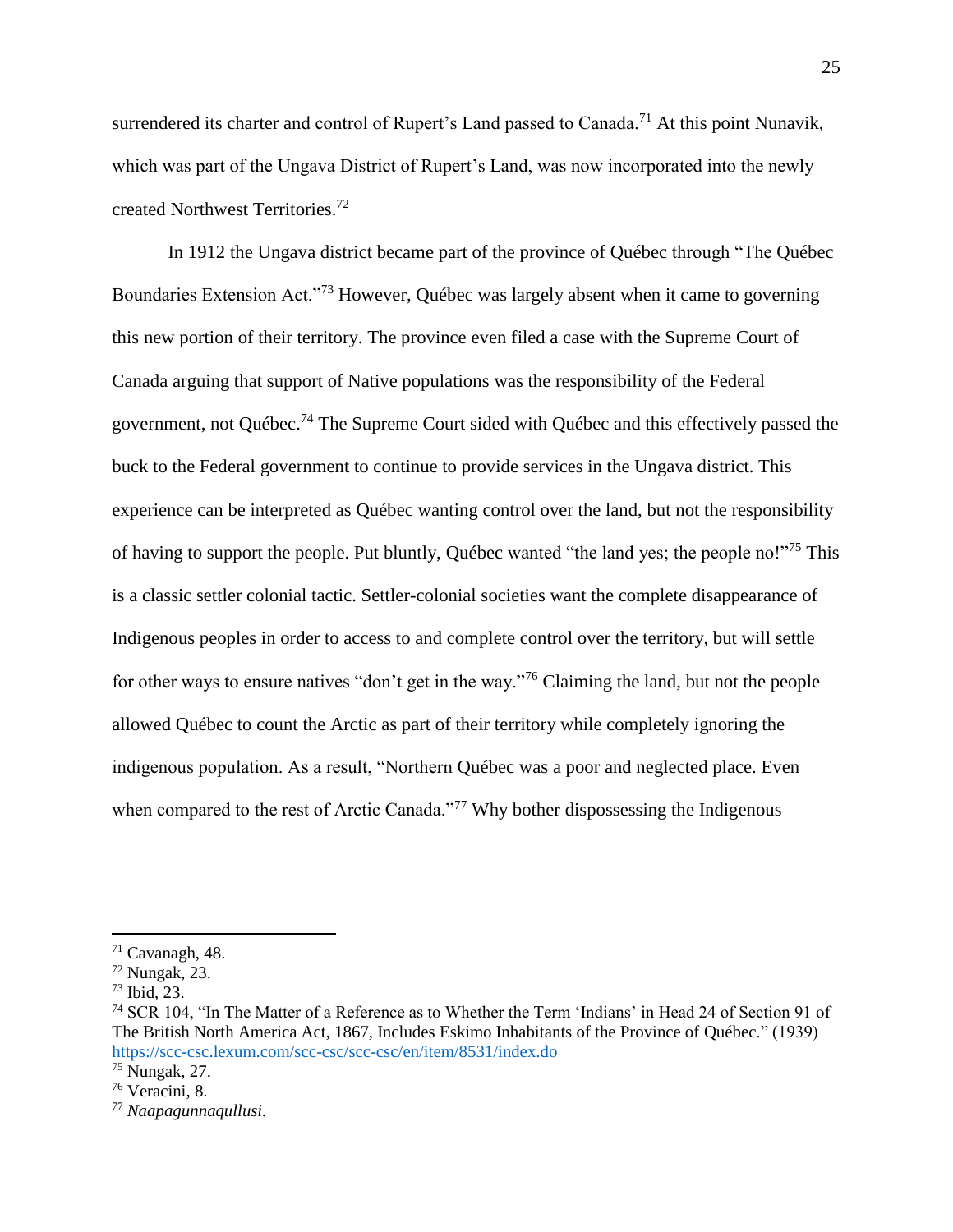peoples when you can simply pretend they don't exist or refuse to provide them services until they are forced to relocate on their own?

It was not until 1964 that the provincial government of Québec became an active political force in their Arctic region. re-dubbing this area *Nouveau-Québec*. <sup>78</sup> During the Quiet Revolution, Québec became reengaged with its Arctic territory. At this time Québec established its own agency to administer services in the far north, the *Direction générale du Nouveau Québec* (DGNQ).<sup>79</sup> This led to the dual administration of Nunavik by the Federal government and the provincial government creating a "mindless duplication of government services."<sup>80</sup> However, during the Quiet Revolution, the government of Québec decided to create a presence in Arctic Québec in order bolster their claim to the lands of Nunavik. The land may have been theirs on a map, but in order to truly claim ownership of a territory you have to be present there.

While we may think of settler colonialism in Canada as typically occurring when Anglo or Franco-European settlers established communities in the territory under question, we can consider the creation of the DGNQ a way to assert the presence of the territory of Québec in the far north. This is an extension of the settler-colonial behavior of the federal government and the provincial government of Québec.

This understanding of the colonial history of Nunavik explains the different layers of colonization that the Inuit of Nunavik have experienced, and how the Nunavimmiut have had a different experience with settler colonialism than other Indigenous groups in Canada.

<sup>78</sup> Nungak, 15-16.

<sup>79</sup> Ibid, 16-17.

<sup>80</sup> Ibid, 21.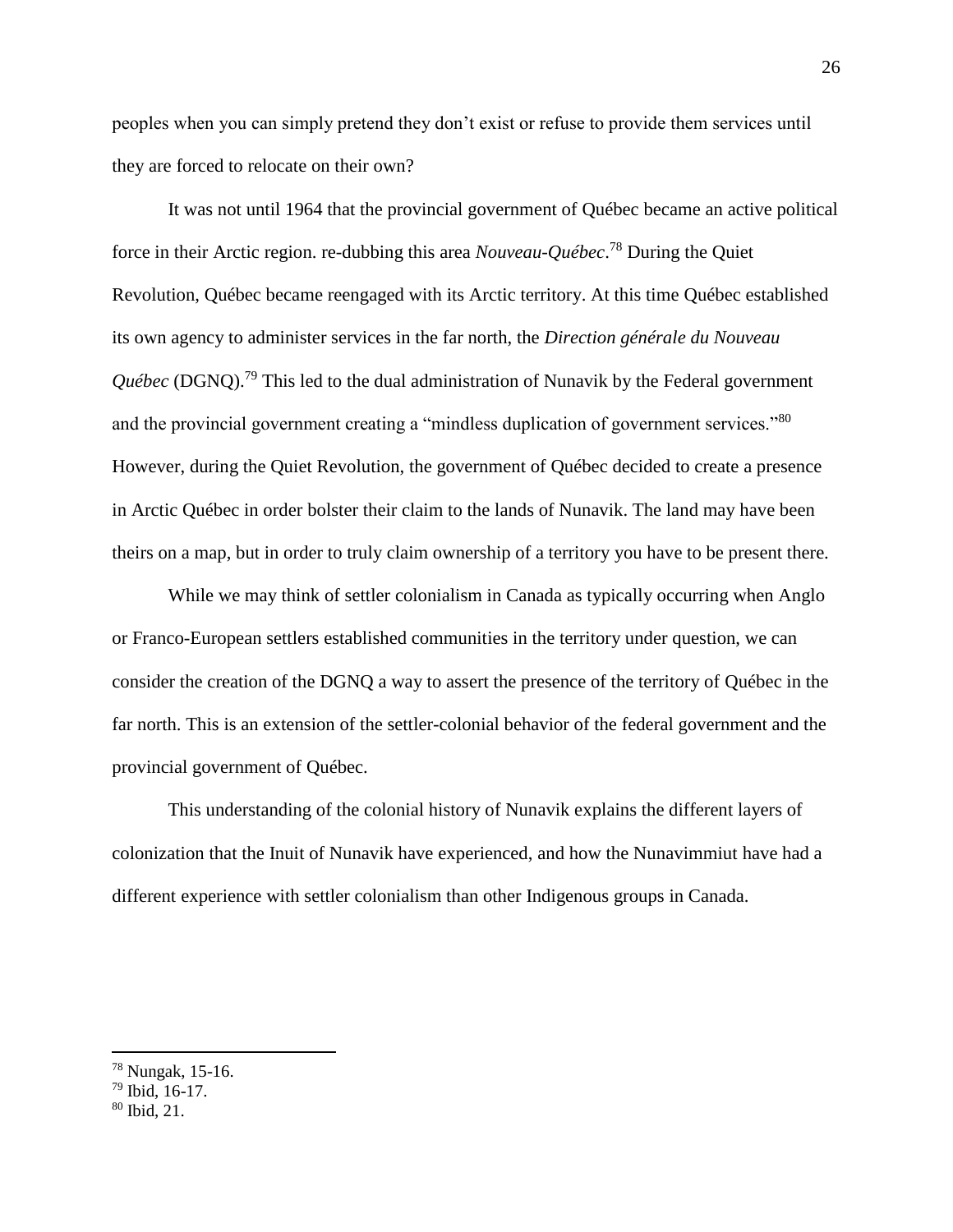#### Land Claims and Recognition

Land claims agreements are simply one form of recognition politics. The language that the state uses to talk about land claims agreements and recognition is one of peace, harmony, and reconciliation. While "the Canadian state land claims processes purport to be about righting the wrongs of the past, but they are really just a way of terminating Indigenous rights and bringing legal certainty to land conflicts."<sup>81</sup> Settler societies prefer to exchange these unknown "aboriginal rights" for enumerated rights outlined in land claims agreements.<sup>82</sup> This way the government can clearly identify what it owes Aboriginal peoples, and what it does not.

Not only do processes of recognition land claims agreements fail to transform unjust colonial relationships but as Leanne Betasamosake Simpson puts it, Indigenous "participation will benefit the state in an asymmetrical fashion, but neutralizing the legitimacy of Indigenous resistance."<sup>83</sup> Recognition, via land claims or other means, is a way to placate Indigenous actors which can undermine the strength of resistance movements. Thus, not only is the present colonized, but without resistance movements the future will remain colonized.

However, the concept of recognition can be enticing to subaltern populations, which is why we see some Indigenous proponents of recognition. On the one hand Indigenous peoples may develop "psycho-social attachments" to these created forms of recognition, as Fanon describes.<sup>84</sup> Simpson notes that "As much as it (state recognition) is problematic, it is epidemic in how we think and organize."<sup>85</sup> This is why many who engaged in land claims agreements explicitly consider them a way to achieve recognition.

<sup>81</sup> Leanne Betasamosake Simpson "Indigenous Resurgence and Co-Resistance*." Critical Ethnic Studies* 2, no. 2 (2016), 20.

<sup>82</sup> Coulthard (2011), 96.

<sup>83</sup> Simpson (2011), 22.

<sup>84</sup> Coulthard (2014), 26.

 $85$  Simpson (2016), 29.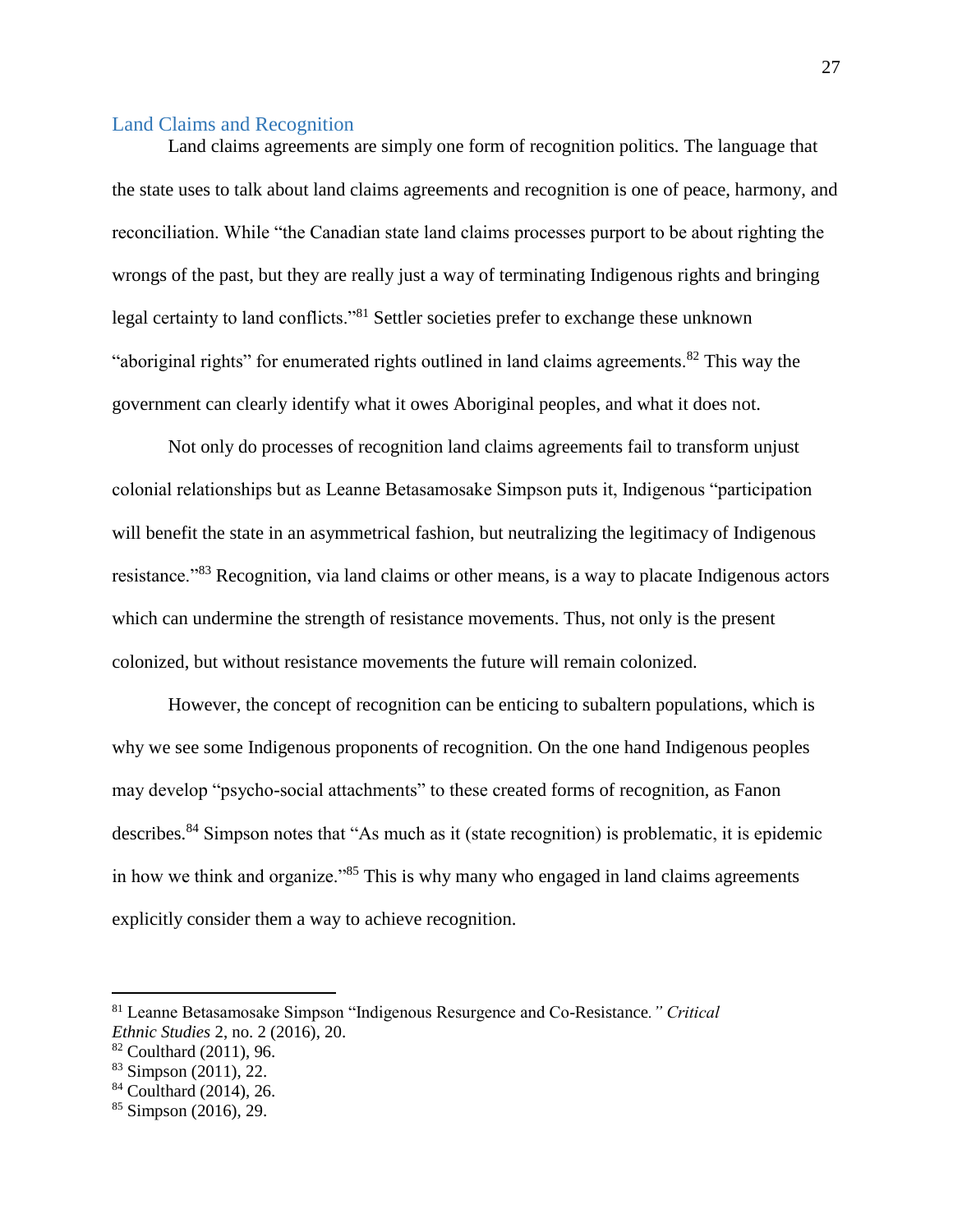On the other hand, Indigenous peoples might seek recognition via land-claims because even though land-claims are a form of recognition politics which perpetuate the colonial system, often times Indigenous peoples have to settle. Settle for recognition instead of justice, settle for land-claims instead of land-ownership, and settle for less than they deserve in those land-claims. Simpson describes this well:, "Indigenous peoples are often stuck in the position of having to make the best of things."<sup>86</sup> This is why we see Indigenous nations still enter into land claims agreements with settler-colonial societies. They have little other choice.

#### Inuit Resistance and Resurgence:

With this knowledge of the relationship between settler colonialism and Recognition Politics, we can see how the JBNQA can be considered a failure in many ways. However, the JBNQA was also a success for the Inuit. This is because the negotiation of the JBNQA provided a framework for Inuit resistance.

The political mobilization of the Nunavimmiut was spurred by the creation of the James Bay Hydroelectric facility. Hydro-Québec and the provincial government would have preferred if the Inuit and Cree had simply allowed the construction of the James Bay project. Instead, the government was forced to negotiate a compromise with the Indigenous peoples who occupied the land and recognize that there is some kind of Aboriginal title to these lands.

Negotiating the JBNQA was done in a time when the Canadian government was transforming their relations with Aboriginal peoples from overt colonialism to accommodation and recognition. As the first modern land-claims agreement in Canada, there was no blueprint for how NQIA negotiators should approach this process. The NQIA negotiators had to create a new way of interacting with the settler government. The Inuit effort in resisting the James Bay Hydro

<sup>86</sup> Simpson (2016), 29.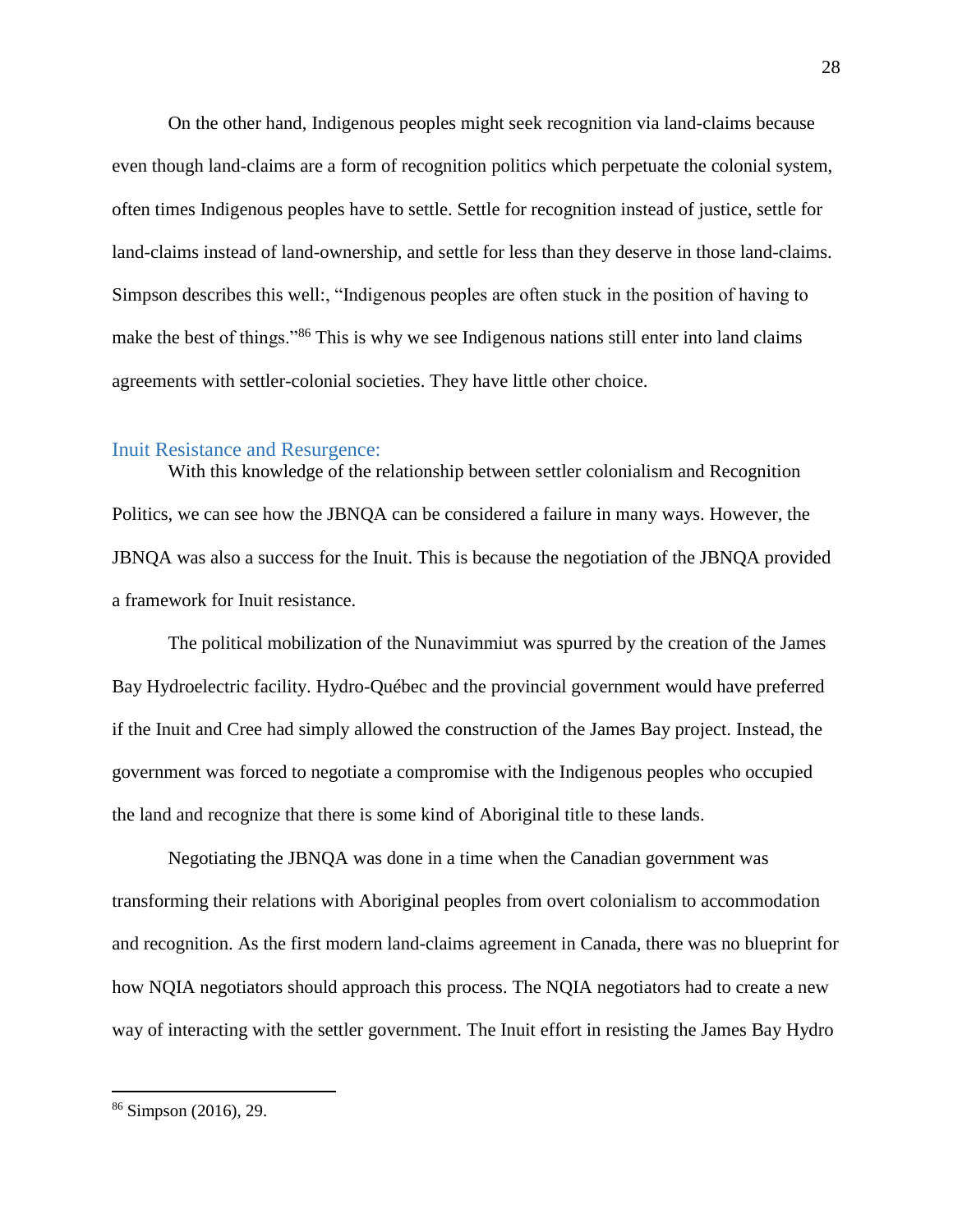Facility and negotiating the JBNQA informed how Inuit people from the rest of Canada would negotiate future land claims agreements in Nunavut, Inuvialuit, and Nunatsiavut. It is difficult to be the first. It comes with trial, error and criticism. But someone has to be first.

Additionally, the JBNQA can be considered a success because it created opportunities for the Nunavimmiut to focus inward on improving their communities and preserving their culture. According to Fanon, freedom lays in the ability to find one's own self-affirmation instead of relying on the colonizer for recognition.<sup>87</sup> Self-affirmation is a form of resistance that initiates the decolonization process. <sup>88</sup> In this way, even in the most brutal and violent of colonial power relationships, the subaltern still have the ability to act. They are never completely silenced.<sup>89</sup> Fighting against the James Bay Hydro project was a form of self-affirmation for the Nunavimmiut.

Furthermore, the creation of regional governance structures in Nunavik allowed the Nunavimmiut to shift their focus from fighting against the colonial powers of Québec and Canada and instead focus on themselves. They could focus on changing the Indigenous inside, instead of the colonial outside.<sup>90</sup> This is the process Simpson refers to as resurgence. By turning inward and shutting out the demands of the settler colonial society, Indigenous resurgence is the most radical form of nation building.<sup>91</sup> While there were many compromises that needed to be made during the negotiation process, the results of the JBNQA did carve out a physical and political space for the Nunavimmiut for resurgence. The work of the Makivik Corporation, the Kativik Regional Government, the Avatuq Cultural Institute, and even the production of

 $87$  Coulthard (2011), 67.

<sup>88</sup> Ibid, 67.

<sup>89</sup> Ibid, 210.

 $90$  Simpson (2011), 17.

 $91$  Simpson (2016) 22, 28.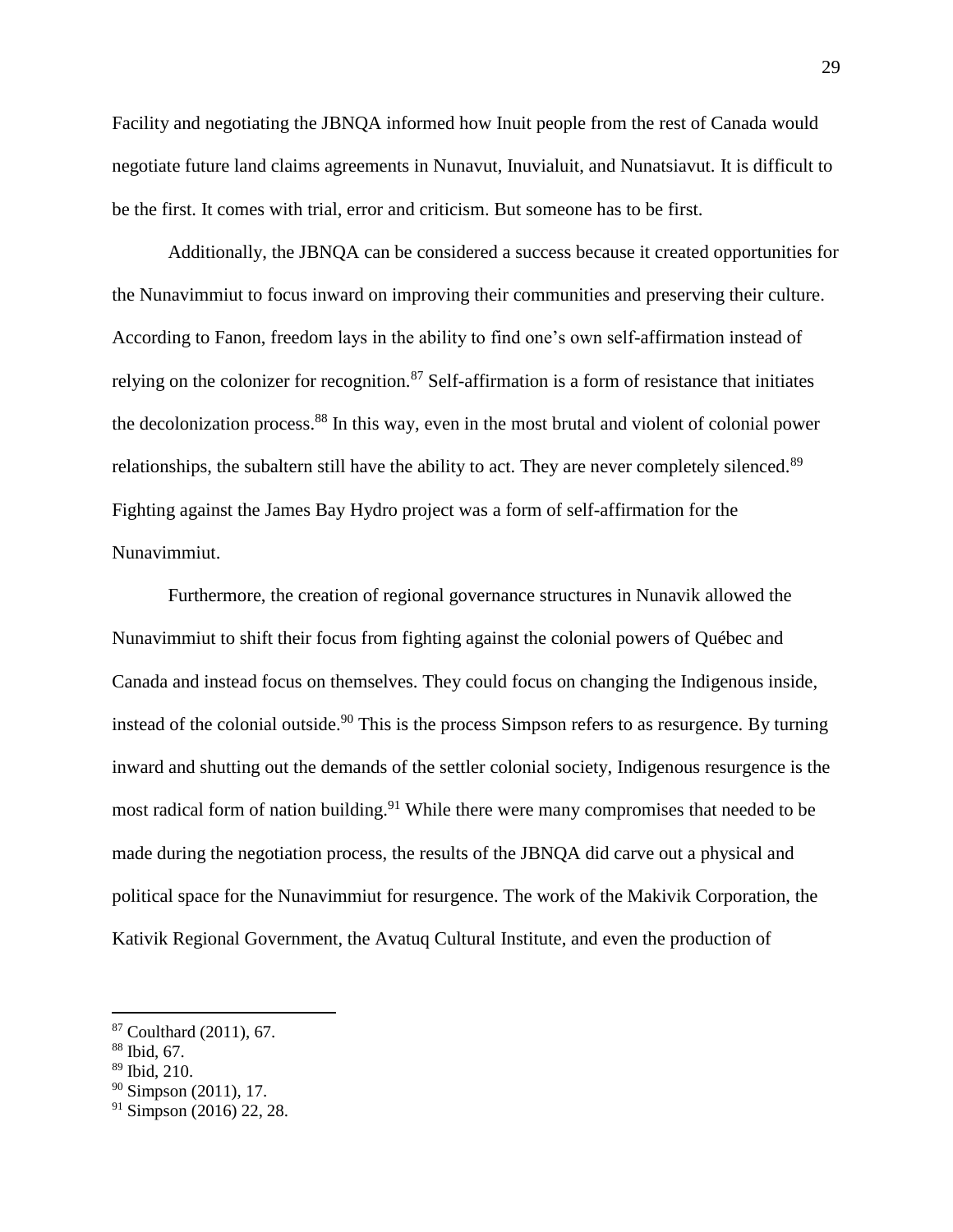*Naapagunnaqullusi* are all part of the continued efforts to support the Indigenous inside. The preservation of Inuit history, culture, language, and traditions are the evidence of this resurgence taking place.

## **Conclusion**

The relationships between the Inuit, Québec, and Canada create a complex web of colonial power. However, it is important to remember that Québec is neither better nor worse than the rest of Canada in terms of their relations to Aboriginal peoples. <sup>92</sup> Numerous other Indigenous groups across Canada have also entered into land-claims agreements and also had experiences of both success and failure. What the Nunavimmiut did to initiate the creation of the NQIA, the injunction to stop construction on the James Bay project, and finally the JBNQA was remarkable. The political mobilization that resulted from the JBNQA was, and remains, exceptional for its ability to spur political mobilization among the Inuit of Nunavut and across Inuit Nunangat and establish Aboriginal self-governance within Québec.

Self-governance in Nunavik is considered exceptional by scholars and politicians alike. Gary Wilson, of the University of Northern British Columbia describes Nunavik as an autonomous Inuit region nested within the province of Québec.<sup>93</sup> He contends that the "dynamic multilevel system" of governance in Nunavik has contributed to the development of Inuit governance as a whole, guiding the creation of governance structures in other Inuit regions both through the example of their institutional structural and their leadership.<sup>94</sup> The modern operation of government services in Nunavik is upheld as an exemplar of Indigenous self-governance.

 $92$  Daniel Salée. "Identities in Conflict: The Aboriginal Question and the Politics of Recognition in Québec." *Ethnic & Racial Studies* 18, no. 2, (1995), 304.

<sup>93</sup> Gary Wilson. "Nunavik and the Multiple Dimensions of Inuit Governance," *American Review of Canadian Studies*, 47 no. 2 (2017), 3-4.

 $94$  Ibid, 1.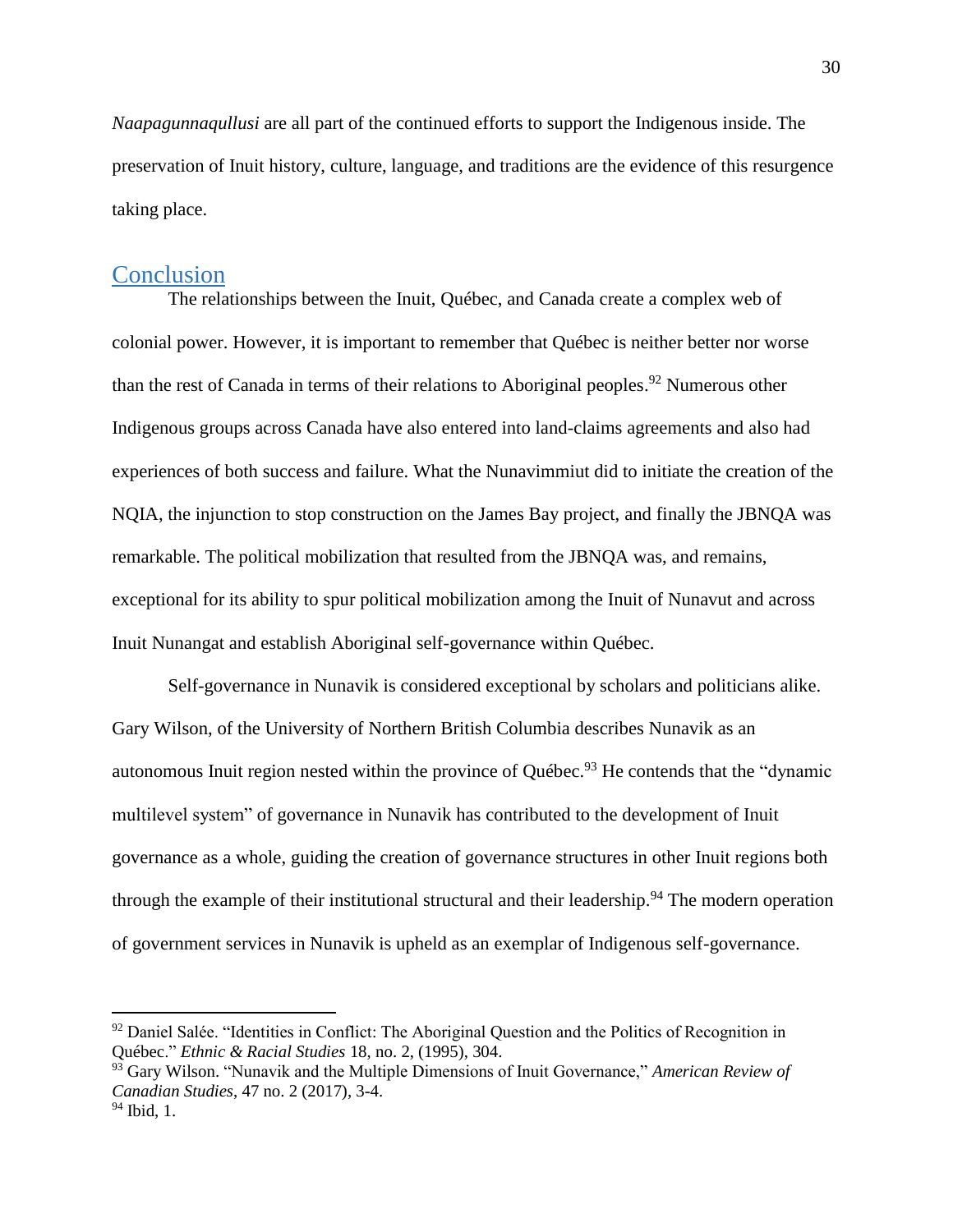Nunavik also continues to use the lessons they learned about political organization and mobilization from the JBQNA when fighting today's battles. This includes participation in national and international Inuit organization, such as the Inuit Tapiriit Kanatami, the Inuit Circumpolar Council, and in larger international organizations including the Arctic Council and the United Nations Permanent Forum on Indigenous Issues.

In the  $21<sup>st</sup>$  century, the Nunavimmiut have also continued to pave the way in Aboriginal relationships with provincial governments. In recent years, Nunavik has resisted further encroachment and development on their land from the government of Québec. As the government of Québec continues to try and expand their development efforts in the North, more tensions between government development plans and the Nunavimmiut have arisen. However, the Nunavimmiut are now well experienced and equipped to resist any encroachments on their territory or political agency. The Nunavimmiut continue to resist so that they can stand.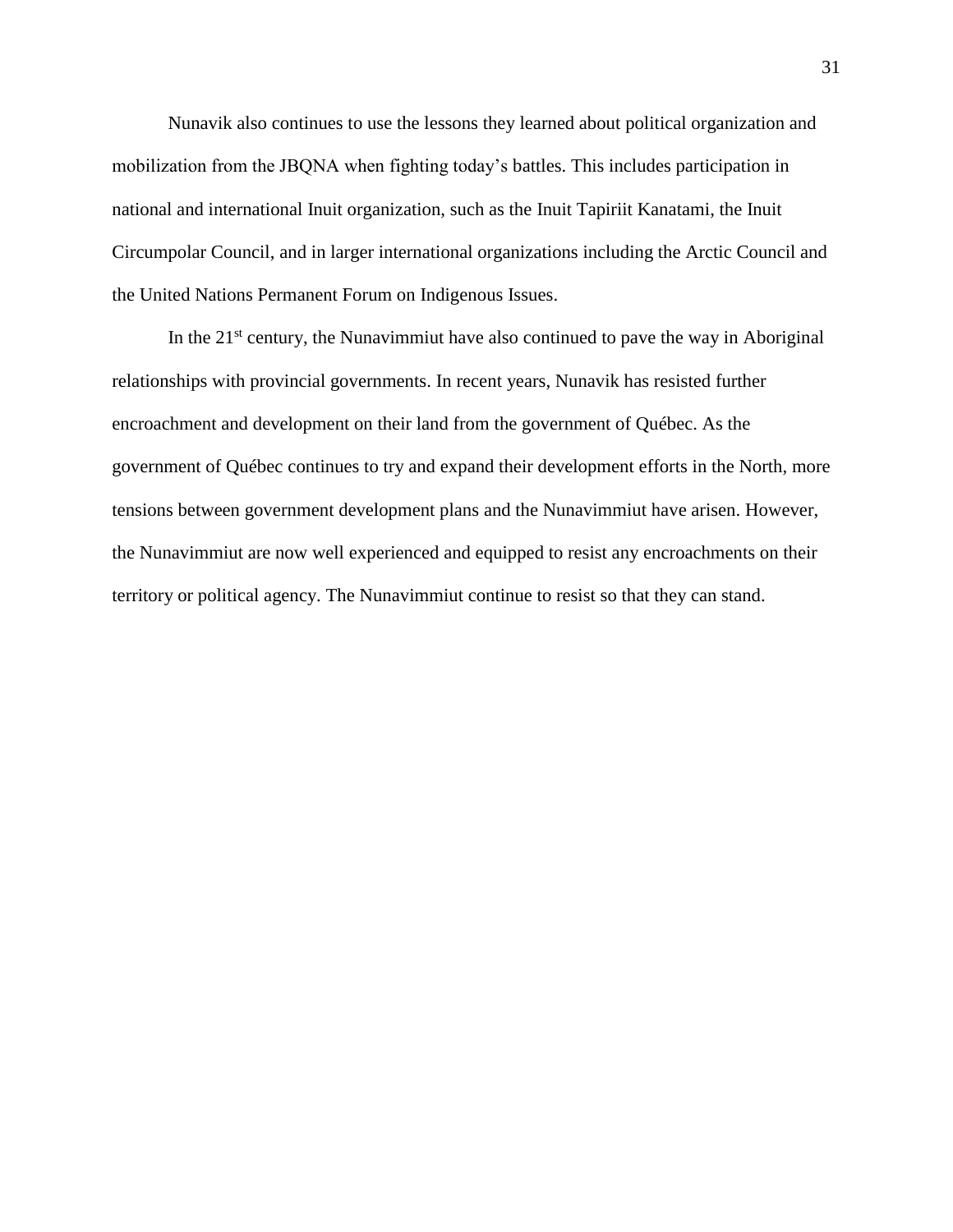## Works Cited

Cavanagh, Edward. "A Company With Sovereignty and Subjects of Its Own?: The Case of the Hudson's Bay Company, 1670 to 1763." *Canadian Journal of Law and Society* 26, no. 1 (2011): 25-50.

Charmaz, Kathy. "Grounded Theory Methods in Social Justice Research." in *The Sage Handbook* 

*of Qualitative Research*, 4<sup>th</sup> ed., edited by Norman K. Denizen and Yvonna S. Lincoln, 359-380. New York: Sage, 2011.

- Coulthard, Glen Sean. "Subjects of Empire? Indigenous Peoples and the Politics of Recognition in Canada." PhD diss., University of Victoria, 2011.
- Coulthard, Glen Sean. *Red Skin, White Masks: Rejecting the Colonial Politics of Recognition*. Minneapolis: University of Minnesota Press, 2014.
- Coulthard, Glen Sean and Leanne Betasamosake Simpson. "Grounded Normativity / Place Based Solidarity." *American Quarterly* 68 no. 2, (June 2016): 429-255.
- *Napagunnaqullusi: So That You Can Stand*. DVD. Directed by Ole Gjerstad. Québec: Makivik Corporation, 2015.
- Makivik Corporation, "JBNQA," [http://www.makivik.org/corporate/history/jbnqa/.](http://www.makivik.org/corporate/history/jbnqa/)
- Evans-Brown, Sam and Hannah McCarthy. "Powerline, Part 1: Masters in Our Own Home." *Outside/ In.* Podcast audio. Concord: New Hampshire Public Radio, 2017.
- Evans-Brown, Sam and Hannah McCarthy. "Powerline, Part 2: The Project of the Century." *Outside/ In*. Podcast audio. Concord: New Hampshire Public Radio, 2017.
- Evans-Brown, Sam and Hannah McCarthy. "Powerline, Part 3: The Peace of the Braves." *Outside/ In*. Podcast audio. Concord: New Hampshire Public Radio, 2017.
- McRoberts, Kenneth. *Misconceiving Canada: The Struggle for National Unity*. Toronto: Oxford University Press, 1997.
- Nungak, Zebedee. *Wrestling with Colonialism on Steroids: Québec Inuit Fight for Their Homeland*. Montréal: Véhicule Press, 2017.
- Parteneau, Roland. *Hydro-Québec : Les relations entre l'état et son entreprise*. (Ottawa: Economic Council of Canada), 1986.
- Rogers, Sarah. "A Dissident Nunavik Community Shifts Towards the JBNQA." *Nunatsiaq News.*(July 24, 2015): [http://nunatsiaq.com/stories/article/65674a\\_nunavik\\_community](http://nunatsiaq.com/stories/article/65674a_nunavik_community%20_shifts_towards_the_JBNQA)  [\\_shifts\\_towards\\_the\\_JBNQA](http://nunatsiaq.com/stories/article/65674a_nunavik_community%20_shifts_towards_the_JBNQA)